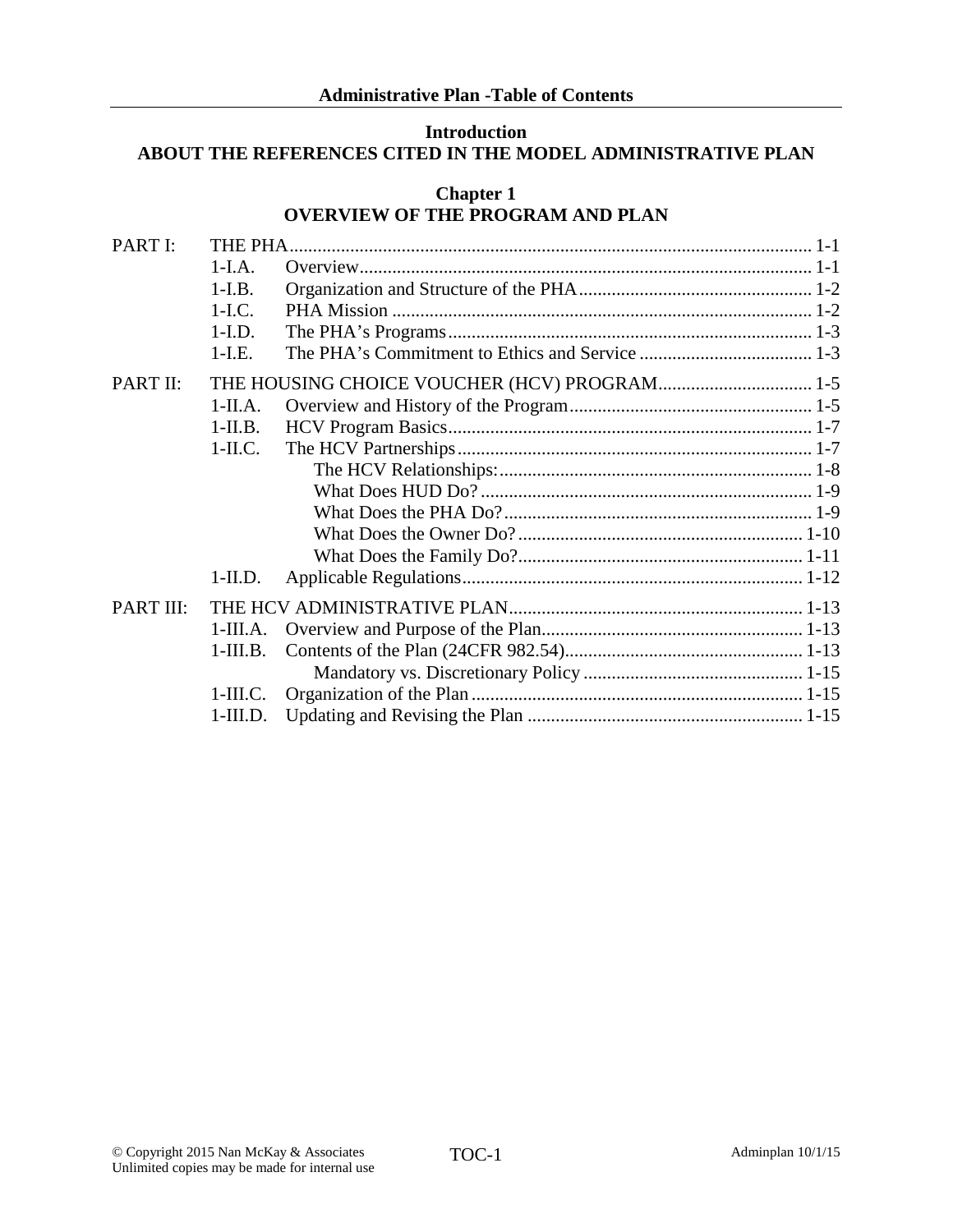### **Chapter 2 FAIR HOUSING AND EQUAL OPPORTUNITY**

| PART I:   |            |                                                             |  |
|-----------|------------|-------------------------------------------------------------|--|
|           | $2-I.A.$   |                                                             |  |
|           | $2-I.B.$   |                                                             |  |
|           |            |                                                             |  |
|           |            |                                                             |  |
| PART II:  |            |                                                             |  |
|           | $2-IIA.$   |                                                             |  |
|           | $2-II.B.$  |                                                             |  |
|           |            |                                                             |  |
|           | $2-II.C.$  |                                                             |  |
|           | $2-II.D.$  |                                                             |  |
|           | $2$ -II.E. | Approval/Denial of a Requested Accommodation                |  |
|           |            | [Joint Statement of the Departments of HUD and Justice:     |  |
|           |            | Reasonable Accommodations under the Fair Housing Act,       |  |
|           |            |                                                             |  |
|           | $2-II.F.$  | Program Accessibility for Persons with Hearing              |  |
|           |            |                                                             |  |
|           | $2-IL$ G.  |                                                             |  |
|           | $2-II.H.$  |                                                             |  |
| PART III: |            | IMPROVING ACCESS TO SERVICES FOR PERSONS WITH LIMITED       |  |
|           |            |                                                             |  |
|           | $2-III.A.$ |                                                             |  |
|           | $2-III.B.$ |                                                             |  |
|           |            |                                                             |  |
|           | $2-III.D.$ |                                                             |  |
|           |            | Exhibit 2-1: Definition of a Person with a Disability Under |  |
|           |            |                                                             |  |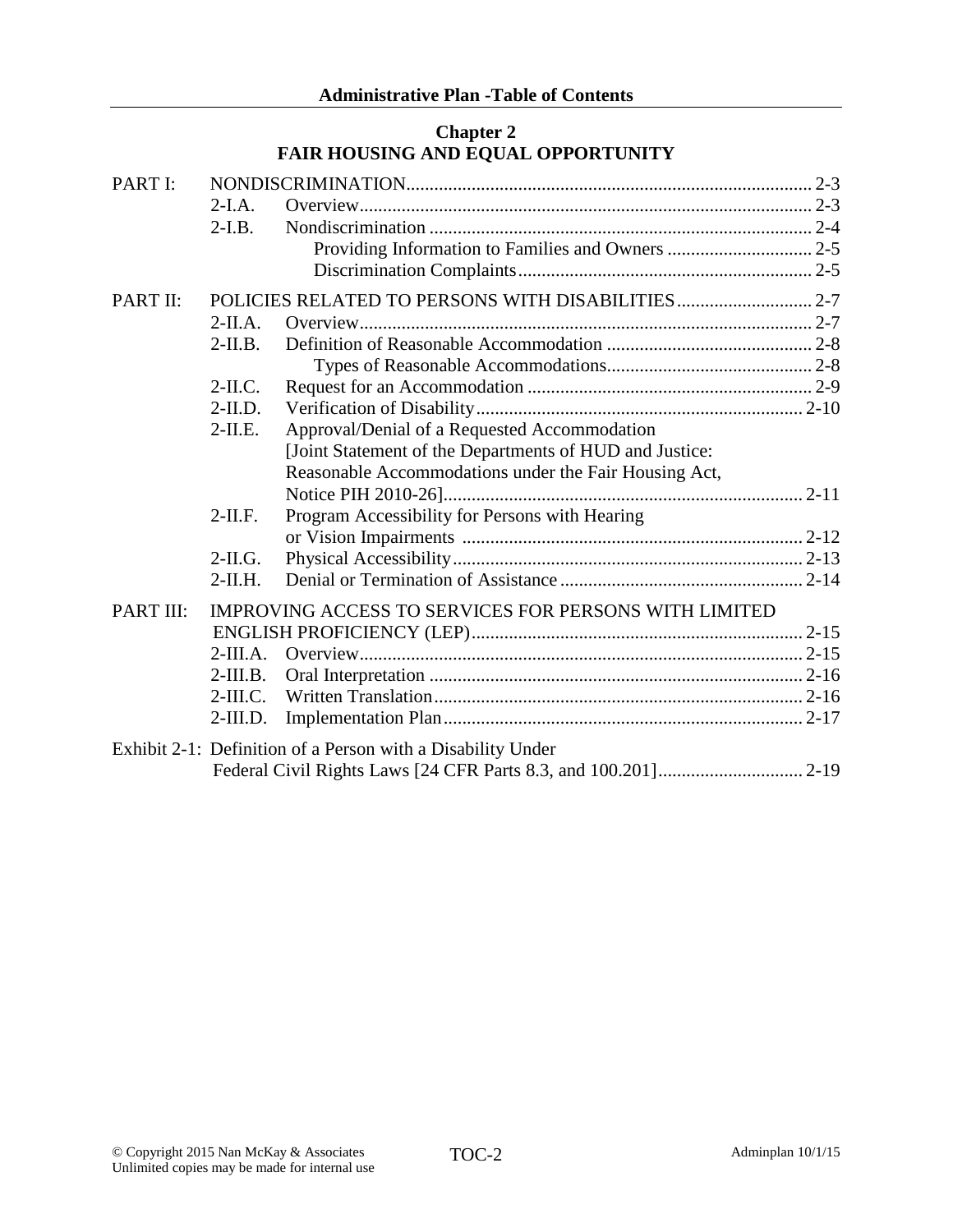# **Chapter 3 ELIGIBILITY**

| PART I: |           | DEFINITIONS OF FAMILY AND HOUSEHOLD MEMBERS3-3               |  |
|---------|-----------|--------------------------------------------------------------|--|
|         | $3-I.A.$  |                                                              |  |
|         | $3-I.B.$  | Family and Household [24 CFR 982.201(c); FR Notice 02/03/12; |  |
|         |           |                                                              |  |
|         |           |                                                              |  |
|         |           |                                                              |  |
|         | $3-I.C.$  | Family Breakup and Remaining Member of Tenant Family 3-4     |  |
|         |           |                                                              |  |
|         |           | Remaining Member of a Tenant Family [24 CFR 5.403]  3-4      |  |
|         | $3-I.D.$  |                                                              |  |
|         | $3-I.E.$  |                                                              |  |
|         | $3-I.F.$  |                                                              |  |
|         |           |                                                              |  |
|         | $3-I.G.$  |                                                              |  |
|         | $3-I.H.$  | Elderly and Near-Elderly Persons, and Elderly Family         |  |
|         |           |                                                              |  |
|         |           |                                                              |  |
|         |           |                                                              |  |
|         |           |                                                              |  |
|         | $3-I.I.$  | Persons with Disabilities and Disabled Family [24 CFR 5.403, |  |
|         |           |                                                              |  |
|         |           |                                                              |  |
|         |           |                                                              |  |
|         | $3-I.J.$  |                                                              |  |
|         | 3.I.K.    |                                                              |  |
|         | $3$ -I.L. |                                                              |  |
|         |           | Definitions of Temporarily and Permanently Absent3-8         |  |
|         |           |                                                              |  |
|         |           | Absences Due to Placement in Foster Care [24 CFR 5.403] 3-9  |  |
|         |           |                                                              |  |
|         |           | Family Members Permanently Confined for Medical Reasons      |  |
|         |           |                                                              |  |
|         |           | Return of Permanently Absent Family Members 3-9              |  |
|         | $3-I.M.$  |                                                              |  |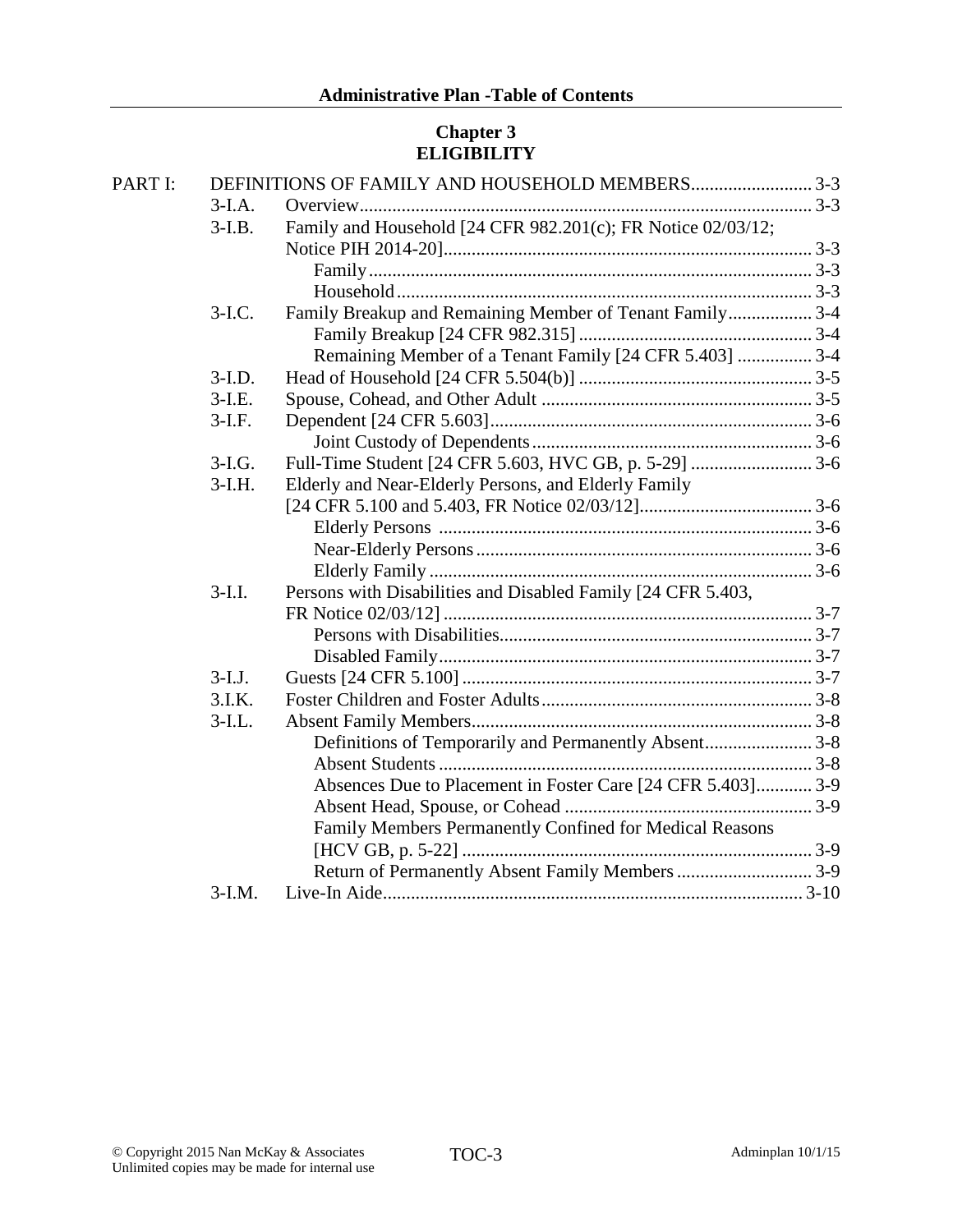| PART II:  |             |                                                                        |
|-----------|-------------|------------------------------------------------------------------------|
|           | $3$ -II.A.  |                                                                        |
|           |             |                                                                        |
|           |             |                                                                        |
|           |             |                                                                        |
|           |             |                                                                        |
|           | $3$ -II.B.  | Citizenship or Eligible Immigration Status [24 CFR 5, Subpart E]  3-13 |
|           |             |                                                                        |
|           |             |                                                                        |
|           |             |                                                                        |
|           |             | Timeframe for Determination of Citizenship Status                      |
|           |             |                                                                        |
|           | $3-II.C.$   | Social Security Numbers [24 CFR 5.216 and 5.218,                       |
|           |             |                                                                        |
|           | $3$ -II.D.  | Family Consent to Release of Information [24 CFR 5.230;                |
|           |             |                                                                        |
|           | $3$ -II.E.  | Students Enrolled In Institutions of Higher Education                  |
|           |             |                                                                        |
|           |             |                                                                        |
|           |             |                                                                        |
| PART III: |             |                                                                        |
|           | $3-III.A.$  |                                                                        |
|           |             | Forms of Denial [24 CFR 982.552(a)(2); HCV GB, p. 5-35]  3-21          |
|           |             | Prohibited Reasons for Denial of Program Assistance                    |
|           |             |                                                                        |
|           | $3$ -III.B. | Mandatory Denial of Assistance [24 CFR 982.553(a)]  3-22               |
|           | $3$ -III.C. |                                                                        |
|           |             |                                                                        |
|           |             | Previous Behavior in Assisted Housing [24 CFR 982.552(c)] 3-24         |
|           | $3$ -III.D. |                                                                        |
|           |             |                                                                        |
|           |             | Screening for Suitability as a Tenant [24 CFR 982.307] 3-26            |
|           | $3$ -III.E. |                                                                        |
|           |             |                                                                        |
|           |             | Consideration of Circumstances [24 CFR 982.552(c)(2)] 3-27             |
|           |             | Removal of a Family Member's Name from the Application 3-28            |
|           |             | Reasonable Accommodation [24 CFR 982.552(c)(2)(iv)]  3-28              |
|           | $3$ -III.F. |                                                                        |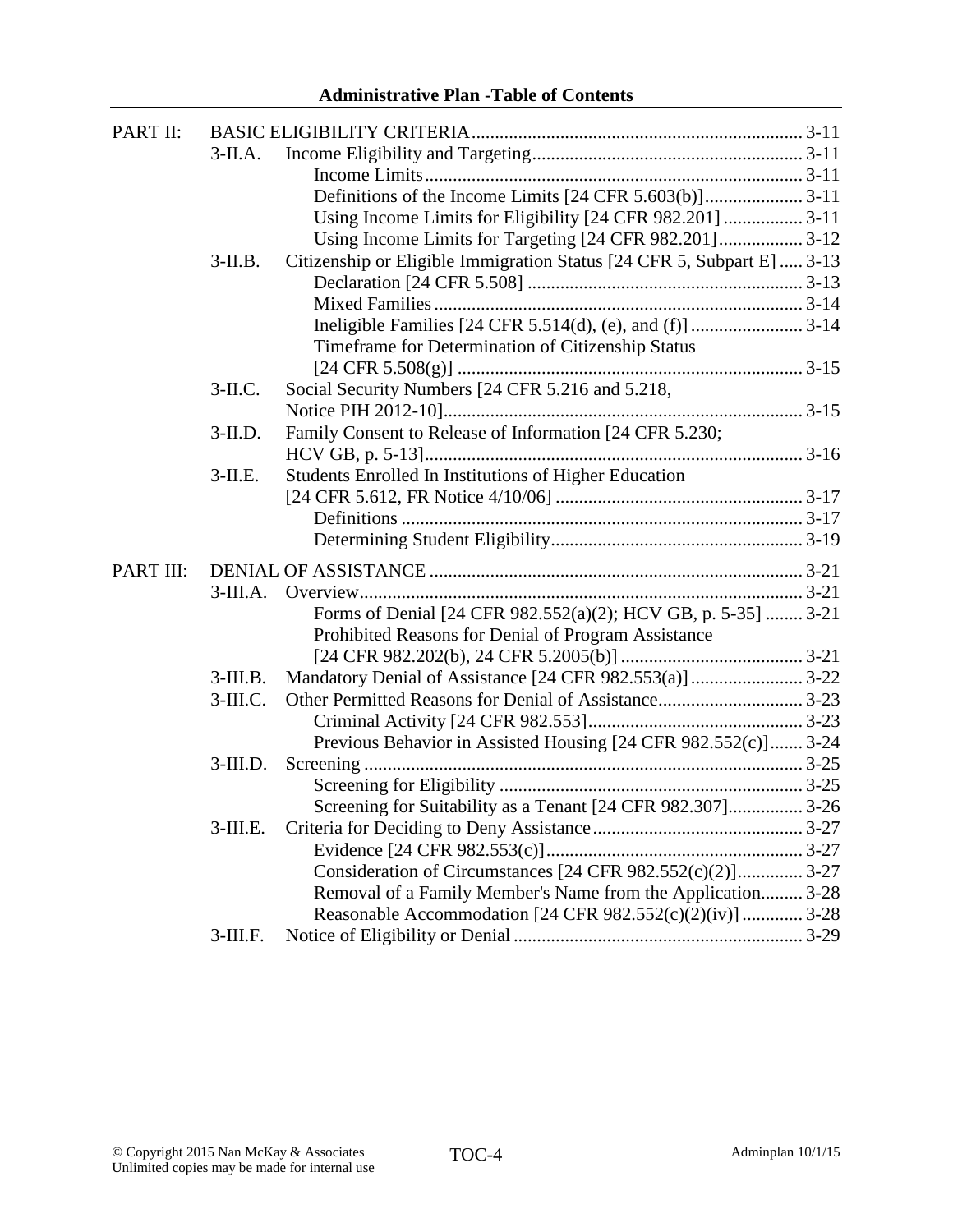| <b>Administrative Plan -Table of Contents</b>                                                                                                                                                                         |  |
|-----------------------------------------------------------------------------------------------------------------------------------------------------------------------------------------------------------------------|--|
| Prohibition Against Denial of Assistance to Victims of Domestic<br>3-III.G.                                                                                                                                           |  |
|                                                                                                                                                                                                                       |  |
|                                                                                                                                                                                                                       |  |
|                                                                                                                                                                                                                       |  |
|                                                                                                                                                                                                                       |  |
|                                                                                                                                                                                                                       |  |
|                                                                                                                                                                                                                       |  |
| Exhibit 3-2: Definition of Institution of Higher Education [20 U.S.C 1001 and 1002]  3-37<br>Eligibility of Students for Assisted Housing Under Section 8<br>of the U.S. Housing Act of 1937; Supplementary Guidance; |  |
|                                                                                                                                                                                                                       |  |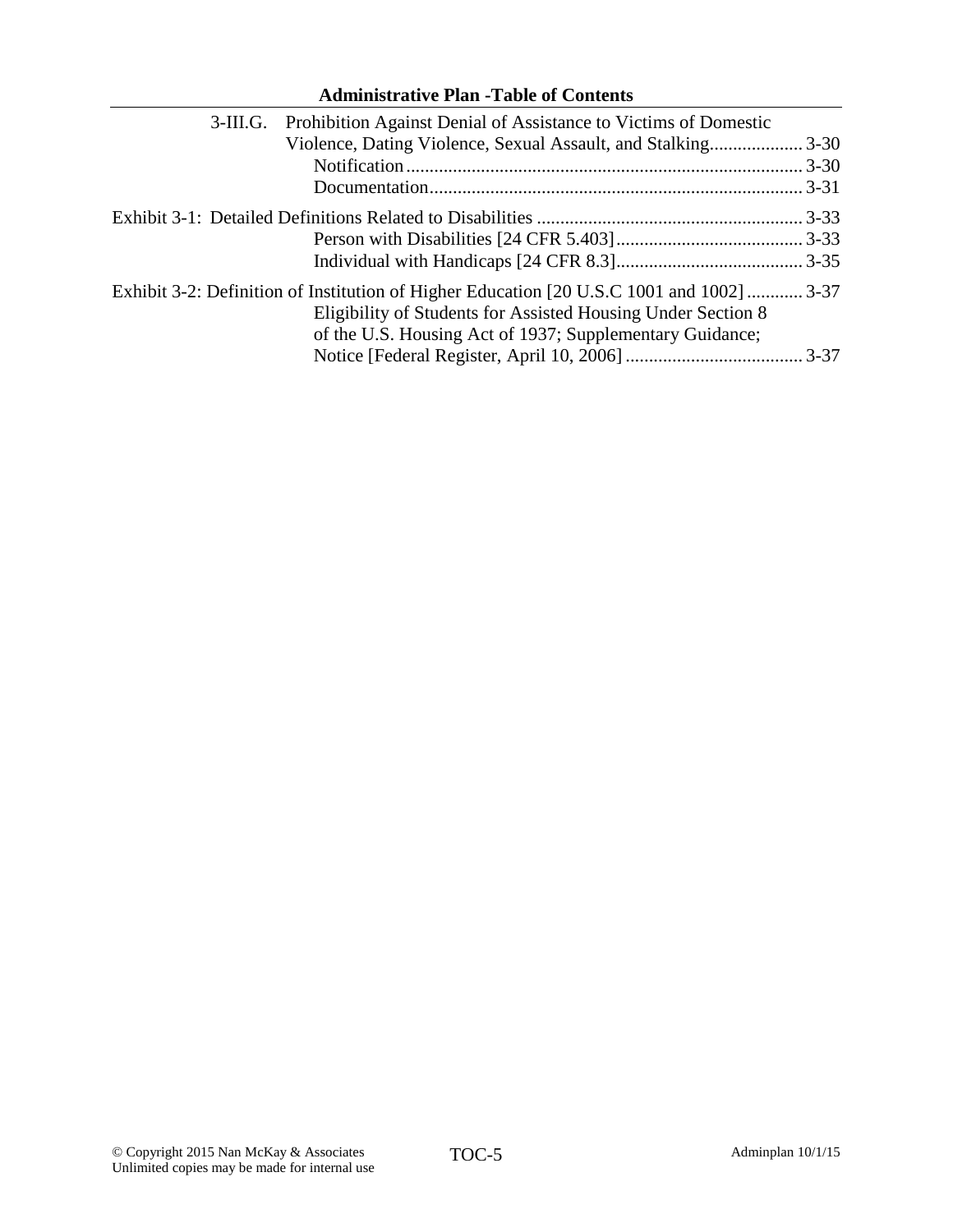|           |             | Спарки -<br>APPLICATIONS, WAITING LIST AND TENANT SELECTION    |  |
|-----------|-------------|----------------------------------------------------------------|--|
| PART I:   |             |                                                                |  |
|           | $4-I.A.$    |                                                                |  |
|           | $4-I.B.$    | Applying for Assistance                                        |  |
|           |             |                                                                |  |
|           | $4-I.C.$    |                                                                |  |
|           |             | Elderly and Disabled Populations [24 CFR 8 and HCV GB,         |  |
|           |             |                                                                |  |
|           |             |                                                                |  |
|           | $4-I.D.$    |                                                                |  |
|           |             |                                                                |  |
|           |             |                                                                |  |
| PART II:  |             |                                                                |  |
|           | $4-IIA.$    |                                                                |  |
|           | $4$ -II.B.  | Organization of the Waiting List [24 CFR 982.204 and 205]  4-7 |  |
|           | $4$ -II.C.  |                                                                |  |
|           |             |                                                                |  |
|           |             |                                                                |  |
|           | $4$ -II.D.  |                                                                |  |
|           | $4$ -II.E.  |                                                                |  |
|           | $4$ -II.F.  |                                                                |  |
|           |             |                                                                |  |
|           |             |                                                                |  |
| PART III: |             |                                                                |  |
|           | $4$ -III.A. |                                                                |  |
|           | $4$ -III.B. |                                                                |  |
|           |             |                                                                |  |
|           |             |                                                                |  |
|           |             |                                                                |  |
|           | $4-III.C.$  |                                                                |  |
|           |             | Local Preferences [24 CFR 982.207; HCV p. 4-16]  4-14          |  |
|           |             | Income Targeting Requirement [24 CFR 982.201(b)(2)] 4-14       |  |
|           |             |                                                                |  |
|           | $4$ -III.D. |                                                                |  |
|           | $4$ -III.E. |                                                                |  |
|           | $4-III.F.$  |                                                                |  |

# **Chapter 4**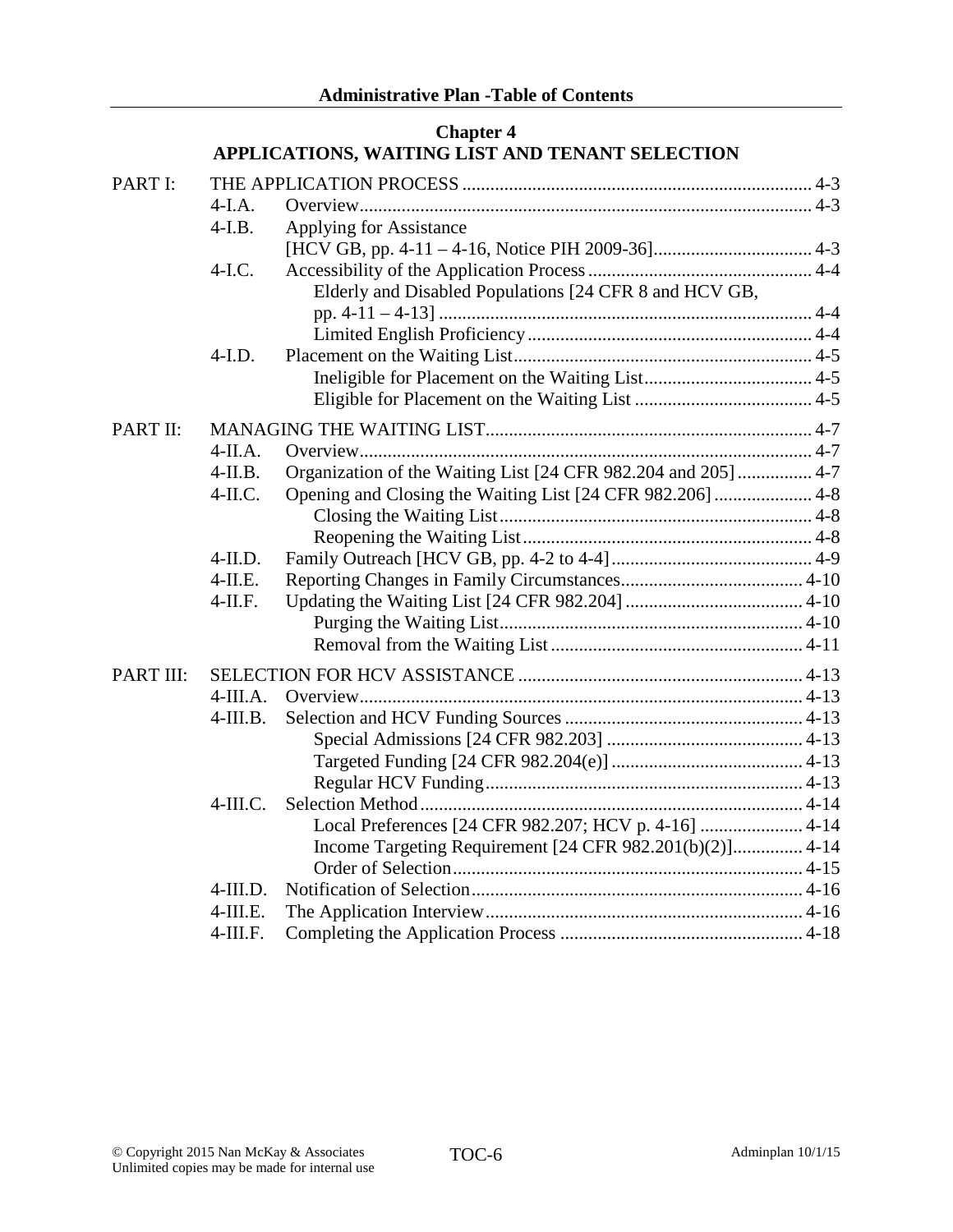### **Chapter 5 BRIEFINGS AND VOUCHER ISSUANCE**

| PART I:  |            |                                                              |  |
|----------|------------|--------------------------------------------------------------|--|
|          | $5-I.A.$   |                                                              |  |
|          | $5-I.B.$   |                                                              |  |
|          |            |                                                              |  |
|          |            |                                                              |  |
|          |            |                                                              |  |
|          |            | Additional Items to be Included in the Briefing Packet 5-5   |  |
|          | $5-I.C.$   |                                                              |  |
|          |            | Time Frames for Reporting Changes Required by Family         |  |
|          |            |                                                              |  |
|          |            |                                                              |  |
| PART II: |            |                                                              |  |
|          | $5-IIA.$   |                                                              |  |
|          | $5$ -II.B. | Determining Family Unit (Voucher) Size [24 CFR 982.402] 5-11 |  |
|          | $5-IL$ C.  |                                                              |  |
|          | $5-II.D.$  |                                                              |  |
|          | $5$ -II.E. |                                                              |  |
|          |            |                                                              |  |
|          |            |                                                              |  |
|          |            |                                                              |  |
|          |            |                                                              |  |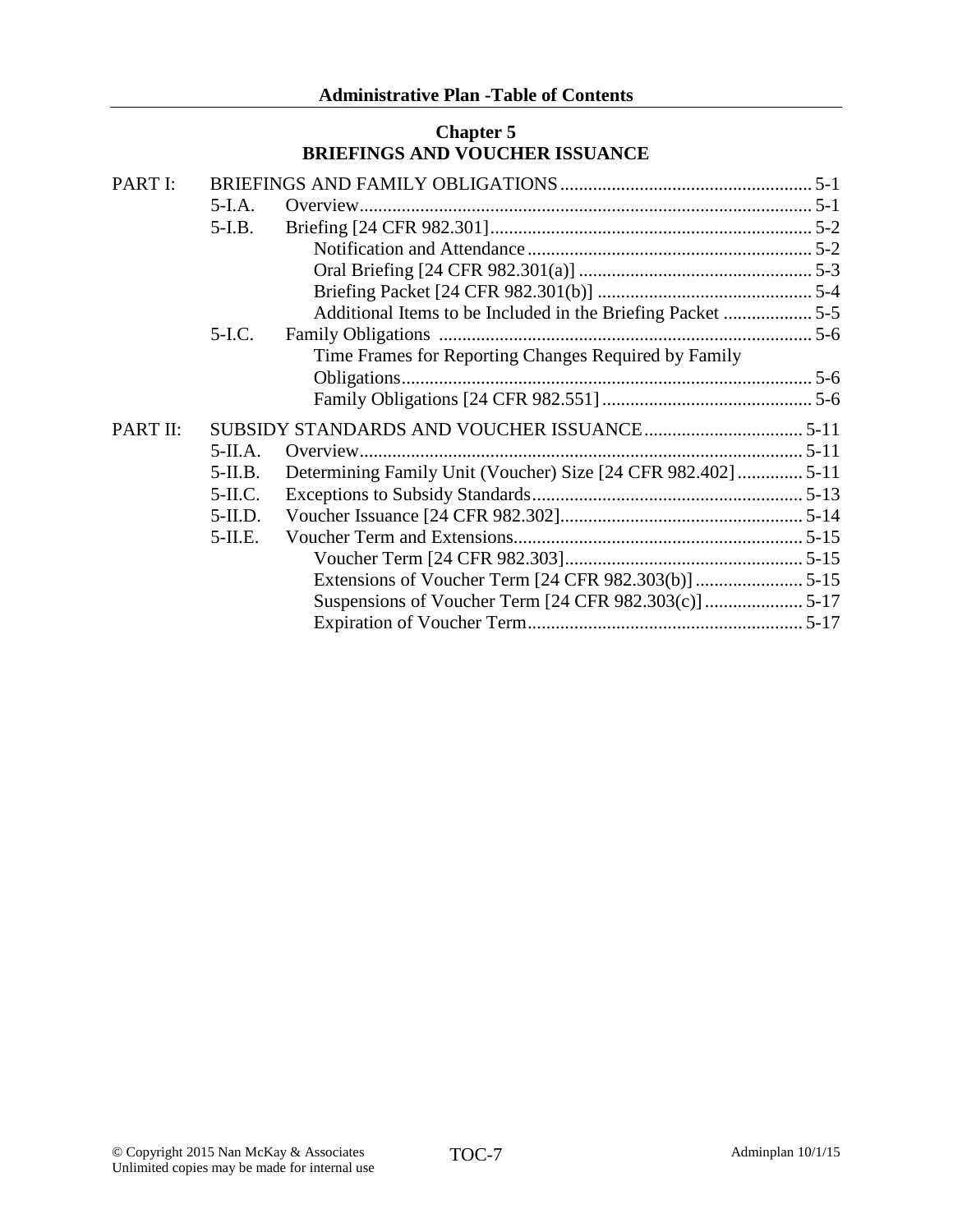### **Chapter 6 INCOME AND SUBSIDY DETERMINATIONS** [24 CFR Part 5, Subparts E and F; 24 CFR 982]

| PART I: |          |                                                             |  |
|---------|----------|-------------------------------------------------------------|--|
|         | $6-I.A.$ |                                                             |  |
|         | $6-I.B.$ |                                                             |  |
|         |          |                                                             |  |
|         |          |                                                             |  |
|         |          | Family Members Permanently Confined for Medical Reasons 6-5 |  |
|         |          |                                                             |  |
|         |          |                                                             |  |
|         | $6-I.C.$ |                                                             |  |
|         |          |                                                             |  |
|         |          |                                                             |  |
|         | $6-I.D.$ |                                                             |  |
|         |          |                                                             |  |
|         |          | Types of Earned Income Not Counted in Annual Income  6-9    |  |
|         | $6-I.E.$ | Earned Income Disallowance for Persons with Disabilities    |  |
|         |          |                                                             |  |
|         |          |                                                             |  |
|         |          |                                                             |  |
|         | $6-I.F.$ |                                                             |  |
|         |          |                                                             |  |
|         |          |                                                             |  |
|         |          |                                                             |  |
|         |          |                                                             |  |
|         |          |                                                             |  |
|         |          |                                                             |  |
|         | $6-I.G.$ |                                                             |  |
|         |          |                                                             |  |
|         |          |                                                             |  |
|         |          |                                                             |  |
|         | $6-I.H.$ |                                                             |  |
|         |          |                                                             |  |
|         |          | Lump-Sum Payments for the Delayed Start of a                |  |
|         |          |                                                             |  |
|         |          | Treatment of Overpayment Deductions from                    |  |
|         |          |                                                             |  |
|         |          |                                                             |  |
|         | $6-I.I.$ |                                                             |  |
|         | $6-I.J.$ |                                                             |  |
|         |          |                                                             |  |
|         |          | Sanctions Resulting in the Reduction of Welfare Benefits    |  |
|         |          |                                                             |  |
|         |          |                                                             |  |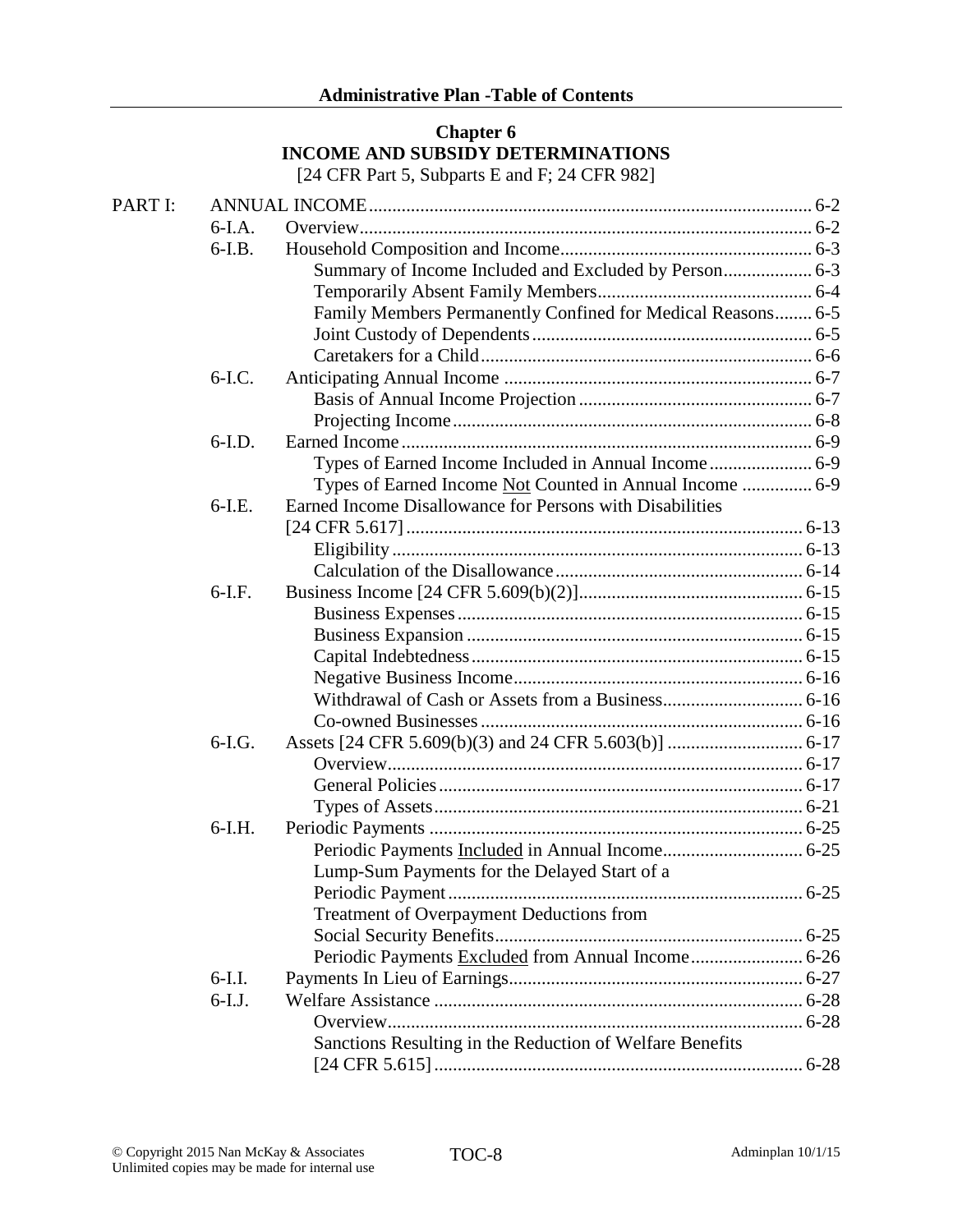|          | $6-I.K.$   | Periodic and Determinable Allowances [24 CFR 5.609(b)(7)]  6-29 |
|----------|------------|-----------------------------------------------------------------|
|          |            |                                                                 |
|          |            |                                                                 |
|          | $6$ -I.L.  | Student Financial Assistance [24 CFR 5.609(b)(9)                |
|          |            |                                                                 |
|          |            | Student Financial Assistance Included in Annual Income          |
|          |            |                                                                 |
|          |            | Student Financial Assistance Excluded from Annual Income        |
|          |            |                                                                 |
|          | $6-I.M.$   |                                                                 |
| PART II: |            |                                                                 |
|          | $6$ -II.A. |                                                                 |
|          |            |                                                                 |
|          |            |                                                                 |
|          | $6$ -II.B. |                                                                 |
|          | $6$ -II.C. |                                                                 |
|          | $6$ -II.D. |                                                                 |
|          |            |                                                                 |
|          |            | Summary of Allowable Medical Expenses from IRS                  |
|          |            |                                                                 |
|          |            | Families That Qualify for Both Medical and Disability           |
|          |            |                                                                 |
|          | $6$ -II.E. | Disability Assistance Expenses Deduction [24 CFR 5.603(b) and   |
|          |            |                                                                 |
|          |            | Earned Income Limit on the Disability Assistance                |
|          |            |                                                                 |
|          |            |                                                                 |
|          |            |                                                                 |
|          |            | Families That Qualify for Both Medical and Disability           |
|          |            |                                                                 |
|          | $6$ -II.F. |                                                                 |
|          |            |                                                                 |
|          |            |                                                                 |
|          |            | Earned Income Limit on Child Care Expense Deduction  6-44       |
|          |            |                                                                 |
|          |            |                                                                 |

# **Administrative Plan -Table of Contents**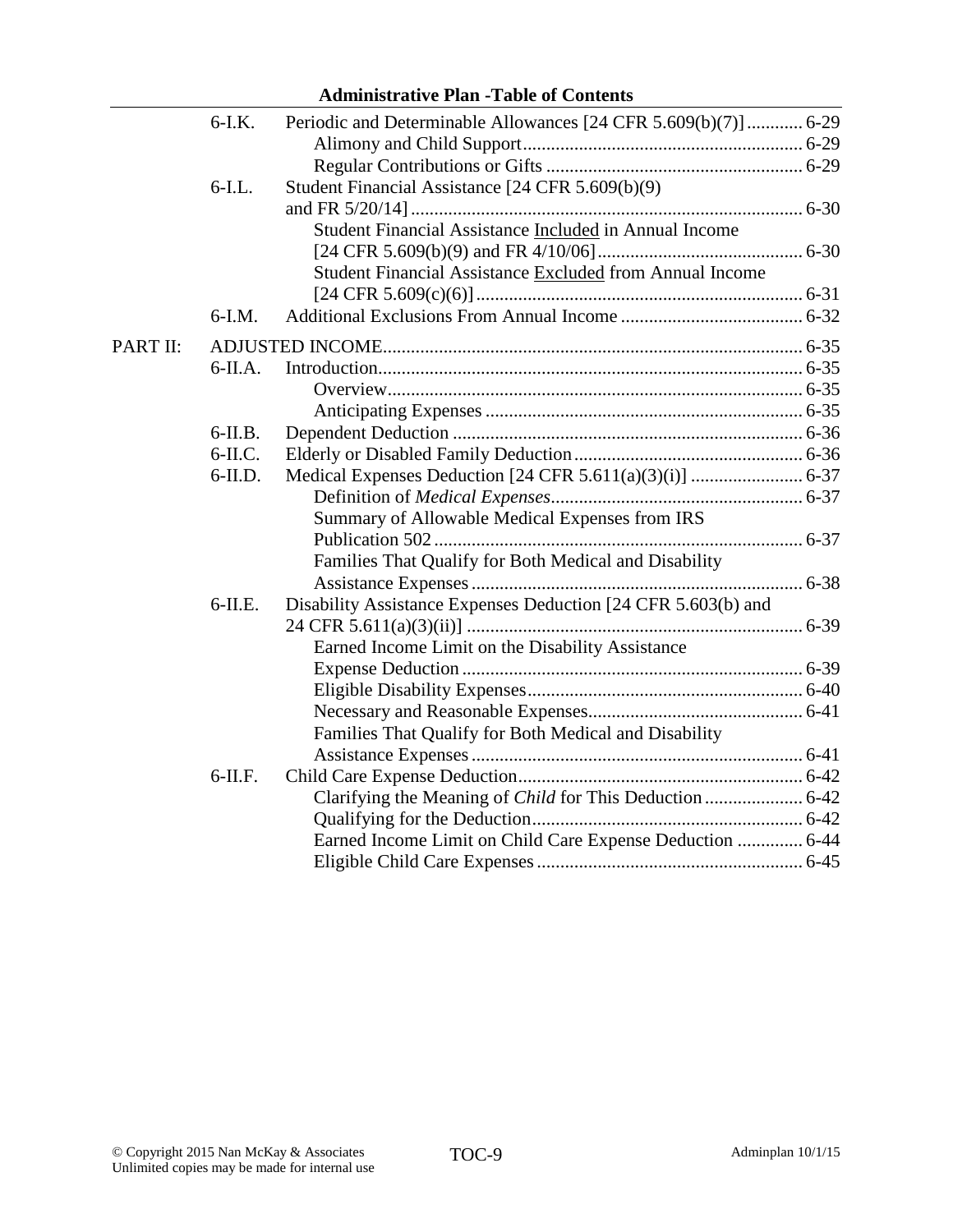| PART III: |             |                                                                 |  |
|-----------|-------------|-----------------------------------------------------------------|--|
|           |             |                                                                 |  |
|           |             |                                                                 |  |
|           |             |                                                                 |  |
|           |             |                                                                 |  |
|           |             |                                                                 |  |
|           |             |                                                                 |  |
|           | $6$ -III.B. | Financial Hardships Affecting Minimum Rent [24 CFR 5.630]  6-49 |  |
|           |             |                                                                 |  |
|           |             |                                                                 |  |
|           |             |                                                                 |  |
|           | $6$ -III.C. |                                                                 |  |
|           |             |                                                                 |  |
|           |             |                                                                 |  |
|           |             |                                                                 |  |
|           | $6$ -III.D. |                                                                 |  |
|           |             |                                                                 |  |
|           |             |                                                                 |  |
|           |             |                                                                 |  |
|           | $6$ -III.E. |                                                                 |  |
|           |             |                                                                 |  |
|           |             |                                                                 |  |
|           |             |                                                                 |  |
|           |             |                                                                 |  |
|           |             |                                                                 |  |
|           |             |                                                                 |  |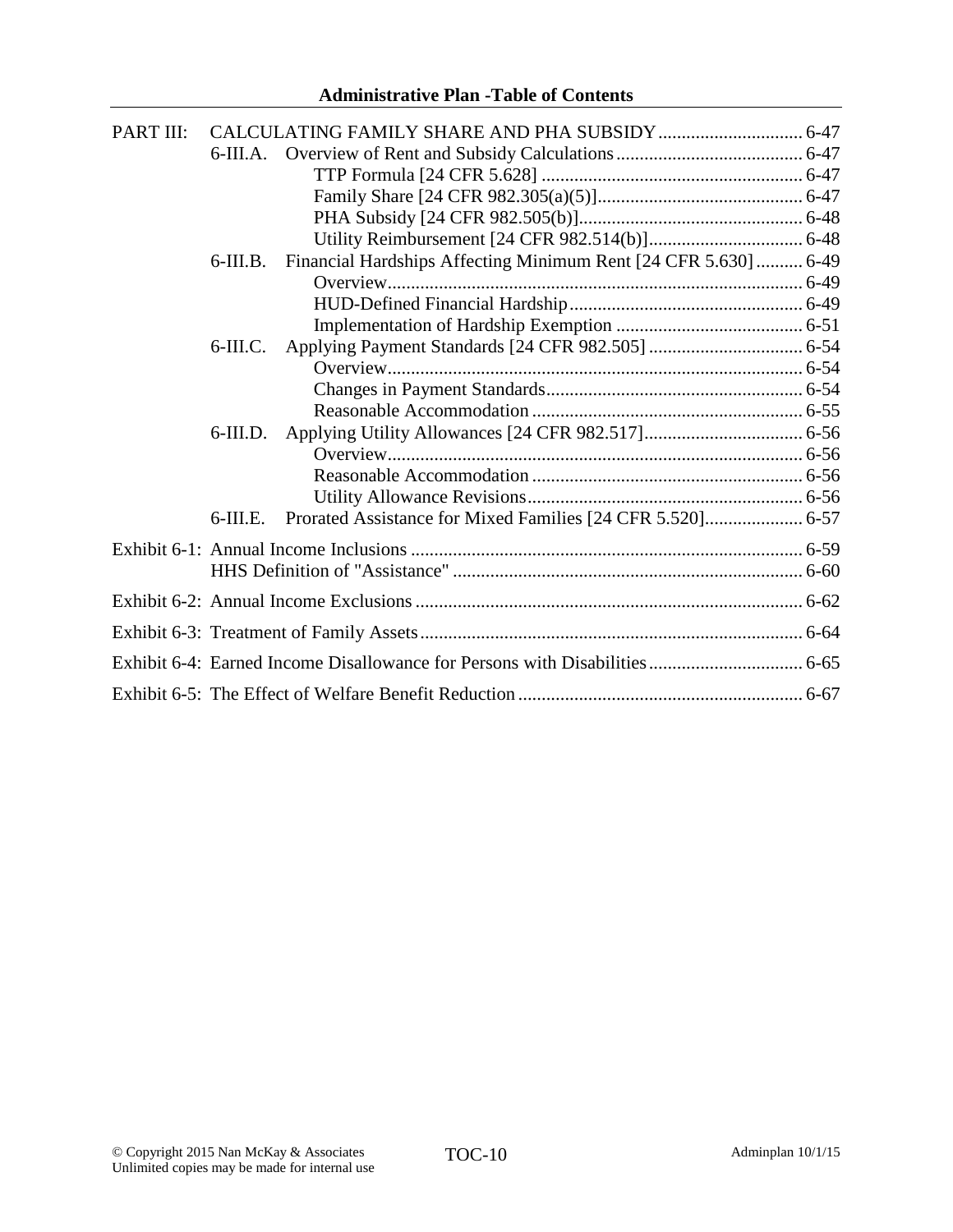### **Chapter 7 VERIFICATION**

|          |            | [24 CFR 982.516, 24 CFR 982.551, 24 CFR 5.230, Notice PIH 2010-19] |  |
|----------|------------|--------------------------------------------------------------------|--|
| PART I:  |            |                                                                    |  |
|          | $7-I.A.$   | Family Consent to Release of Information [24 CFR 982.516           |  |
|          |            |                                                                    |  |
|          |            |                                                                    |  |
|          |            |                                                                    |  |
|          | $7-I.B.$   |                                                                    |  |
|          |            | HUD's Verification Hierarchy [Notice PIH 2010-19] 7-2              |  |
|          |            |                                                                    |  |
|          |            |                                                                    |  |
|          | $7-I.C.$   |                                                                    |  |
|          |            | Upfront Income Verification Using HUD's Enterprise Income          |  |
|          |            |                                                                    |  |
|          |            | <b>Upfront Income Verification Using Non-HUD</b>                   |  |
|          |            |                                                                    |  |
|          | $7-I.D.$   |                                                                    |  |
|          |            | Written Third-Party Verification [Notice PIH 2010-19] 7-6          |  |
|          |            |                                                                    |  |
|          |            |                                                                    |  |
|          |            | When Third-Party Verification is Not Required                      |  |
|          |            |                                                                    |  |
|          | $7-I.E.$   |                                                                    |  |
| PART II: |            |                                                                    |  |
|          | $7-IIA.$   |                                                                    |  |
|          | $7-II.B.$  | Social Security Numbers [24 CFR 5.216, Notice PIH 2012-10] 7-10    |  |
|          | $7-II.C.$  |                                                                    |  |
|          | $7-II.D.$  |                                                                    |  |
|          |            |                                                                    |  |
|          |            |                                                                    |  |
|          |            |                                                                    |  |
|          |            |                                                                    |  |
|          | $7$ -II.E. |                                                                    |  |
|          |            |                                                                    |  |
|          |            | Restrictions on Assistance to Students Enrolled in                 |  |
|          |            |                                                                    |  |
|          | $7-II.F.$  |                                                                    |  |
|          |            |                                                                    |  |
|          |            | Family Members Not Receiving SSA Disability Benefits  7-16         |  |
|          | $7-ILG.$   |                                                                    |  |
|          |            |                                                                    |  |
|          |            |                                                                    |  |
|          |            |                                                                    |  |
|          | $7-II.H.$  |                                                                    |  |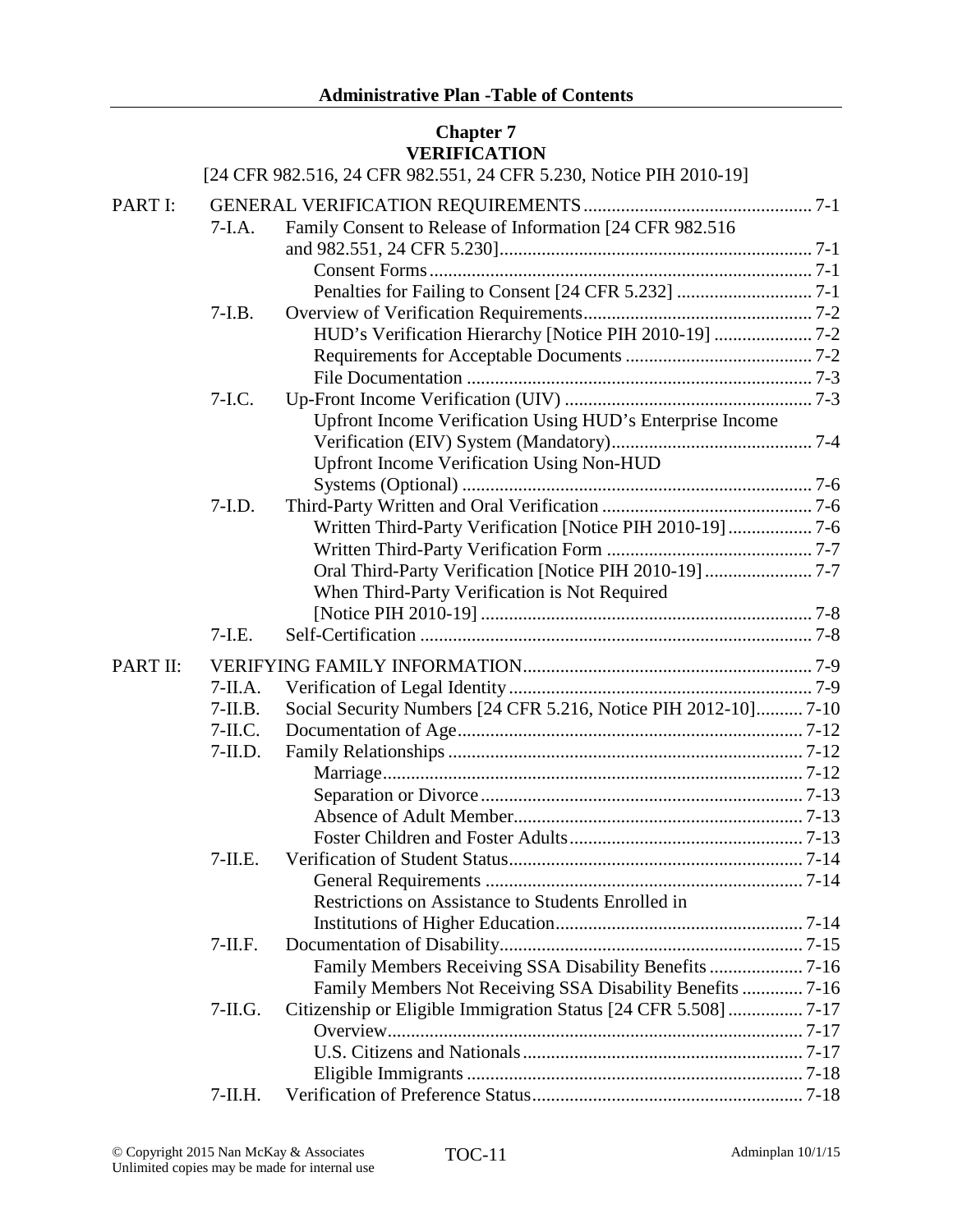| PART III: |             |                                                                      |  |
|-----------|-------------|----------------------------------------------------------------------|--|
|           | $7-III.A.$  |                                                                      |  |
|           |             |                                                                      |  |
|           | $7$ -III.B. |                                                                      |  |
|           | $7-III.C.$  |                                                                      |  |
|           |             |                                                                      |  |
|           | $7$ -III.D. |                                                                      |  |
|           | $7-III.E.$  |                                                                      |  |
|           |             |                                                                      |  |
|           | $7-III.F.$  |                                                                      |  |
|           | $7-III.G.$  |                                                                      |  |
|           | $7-III.H.$  |                                                                      |  |
|           | $7$ -III.I. |                                                                      |  |
|           | $7$ -III.J. |                                                                      |  |
|           | $7$ -III.K. | Parental Income of Students Subject to Eligibility Restrictions 7-25 |  |
| PART IV:  |             |                                                                      |  |
|           |             | 7-IV.A. Dependent and Elderly/Disabled Household Deductions 7-27     |  |
|           |             |                                                                      |  |
|           |             |                                                                      |  |
|           | $7-IV.B.$   |                                                                      |  |
|           |             |                                                                      |  |
|           |             |                                                                      |  |
|           |             |                                                                      |  |
|           |             |                                                                      |  |
|           |             |                                                                      |  |
|           | $7-IV.C.$   |                                                                      |  |
|           |             |                                                                      |  |
|           |             |                                                                      |  |
|           |             |                                                                      |  |
|           |             |                                                                      |  |
|           | $7-IV.D.$   |                                                                      |  |
|           |             |                                                                      |  |
|           |             |                                                                      |  |
|           |             |                                                                      |  |
|           |             |                                                                      |  |
|           |             |                                                                      |  |
|           |             | Exhibit 7-1: Summary of Documentation Requirements for Noncitizens   |  |
|           |             |                                                                      |  |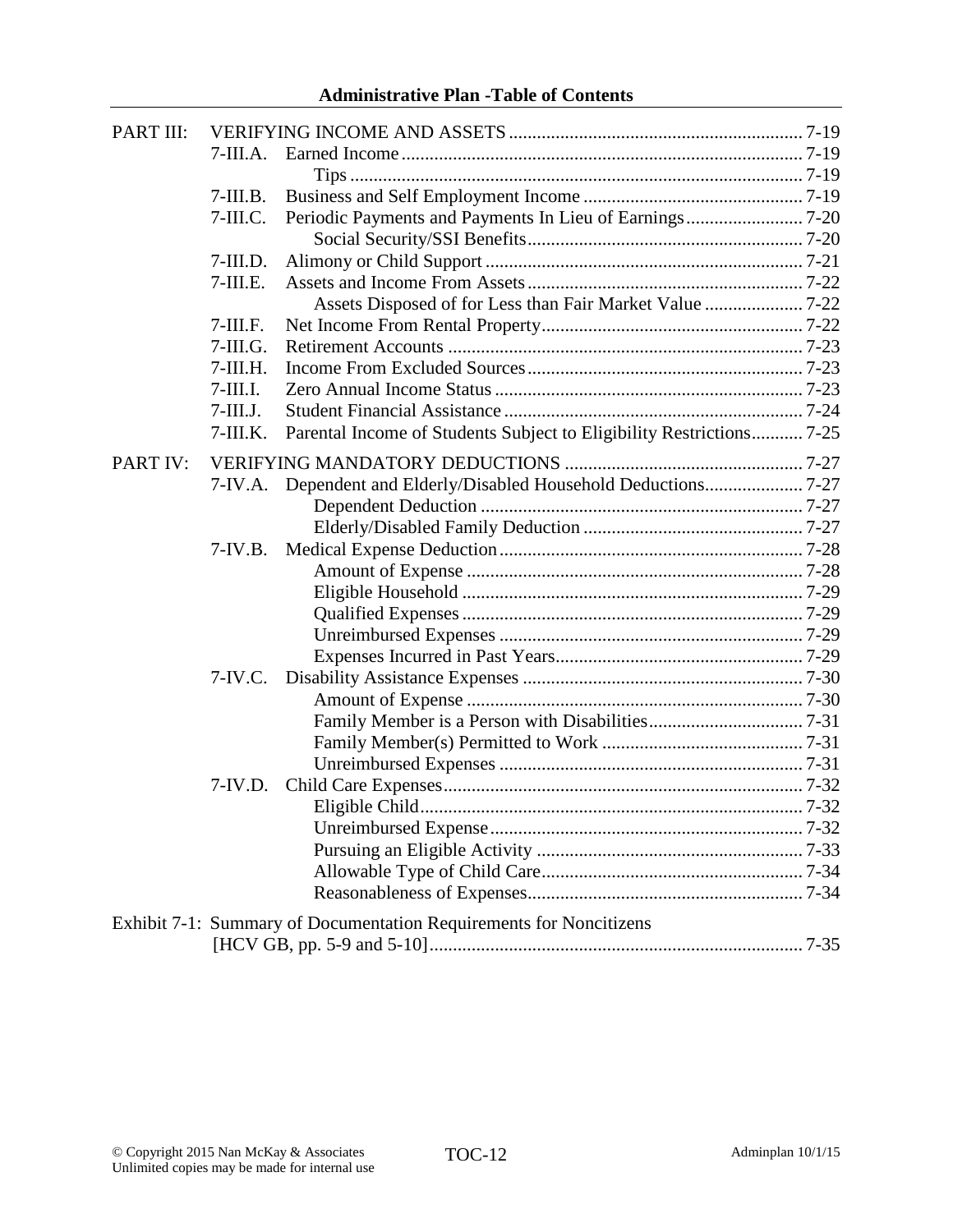#### **Chapter 8 HOUSING QUALITY STANDARDS AND RENT REASONABLENESS DETERMINATIONS**

[24 CFR 982 Subpart I and 24 CFR 982.507]

| PART I:  |            |                                                           |  |
|----------|------------|-----------------------------------------------------------|--|
|          | $8-I.A.$   |                                                           |  |
|          |            |                                                           |  |
|          |            |                                                           |  |
|          |            |                                                           |  |
|          | 8-I.B.     |                                                           |  |
|          |            |                                                           |  |
|          |            |                                                           |  |
|          | 8-I.C.     |                                                           |  |
|          | 8-I.D.     |                                                           |  |
|          |            |                                                           |  |
|          |            |                                                           |  |
|          | $8-I-E.$   | Special Requirements for Children with Environmental      |  |
|          |            |                                                           |  |
|          | $8-I-F.$   | Violation of HQS Space Standards                          |  |
|          |            |                                                           |  |
| PART II: |            |                                                           |  |
|          | $8-IIA.$   |                                                           |  |
|          |            |                                                           |  |
|          |            |                                                           |  |
|          |            |                                                           |  |
|          |            |                                                           |  |
|          |            |                                                           |  |
|          | $8-II.B.$  |                                                           |  |
|          |            |                                                           |  |
|          |            |                                                           |  |
|          |            |                                                           |  |
|          |            |                                                           |  |
|          | 8-II.C.    | Annual/Biennial HQS Inspections [FR Notice 6/25/14]  8-13 |  |
|          |            |                                                           |  |
|          | $8-II.D.$  |                                                           |  |
|          | 8-II.E.    | Quality Control Inspections [24 CFR 982.405(b),           |  |
|          |            |                                                           |  |
|          | $8$ -II.F. | Inspection Results and Reinspections for Units Under      |  |
|          |            |                                                           |  |
|          |            |                                                           |  |
|          |            |                                                           |  |
|          |            |                                                           |  |
|          |            |                                                           |  |
|          | 8-II.G.    |                                                           |  |
|          |            |                                                           |  |
|          |            |                                                           |  |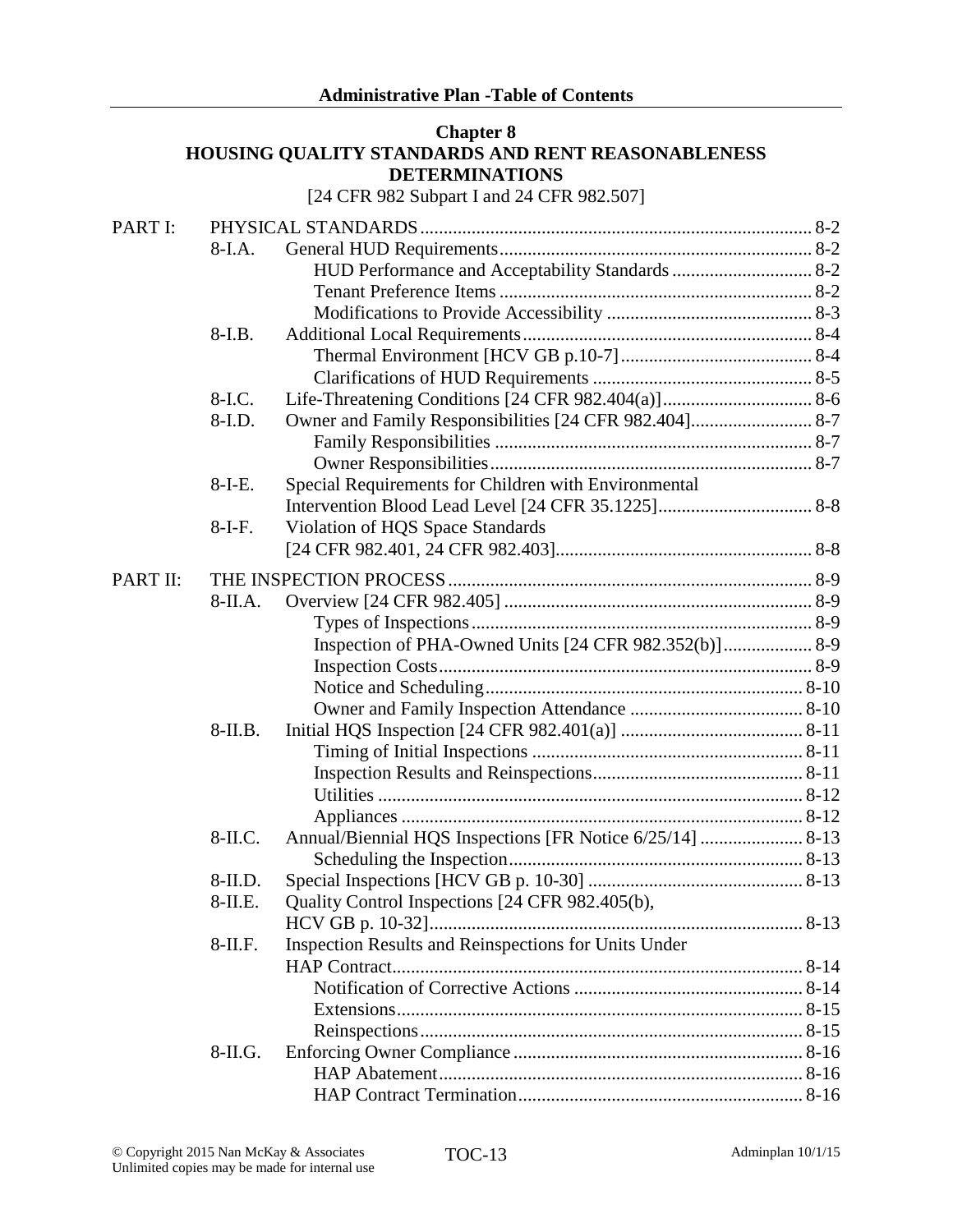| Administrative Pian - Lable of Contents |            |                                                                                  |  |
|-----------------------------------------|------------|----------------------------------------------------------------------------------|--|
|                                         | 8-II.H.    | Enforcing Family Compliance with HQS [24 CFR 982.404(b)] 8-16                    |  |
| PART III:                               |            |                                                                                  |  |
|                                         | $8-III.A.$ |                                                                                  |  |
|                                         |            |                                                                                  |  |
|                                         | $8-III.B.$ |                                                                                  |  |
|                                         |            |                                                                                  |  |
|                                         |            | PHA- and HUD-Initiated Rent Reasonableness Determinations  8-18                  |  |
|                                         |            | LIHTC- and HOME-Assisted Units [24 CFR 982.507(c)  8-19                          |  |
|                                         | $8-III.C.$ |                                                                                  |  |
|                                         |            |                                                                                  |  |
|                                         |            |                                                                                  |  |
|                                         |            |                                                                                  |  |
|                                         |            |                                                                                  |  |
|                                         |            |                                                                                  |  |
|                                         |            |                                                                                  |  |
|                                         |            |                                                                                  |  |
|                                         |            | Exhibit 8-2: Summary of Tenant Preference Areas Related to Housing Quality  8-27 |  |

# **Administrative Plan -Table of Contents**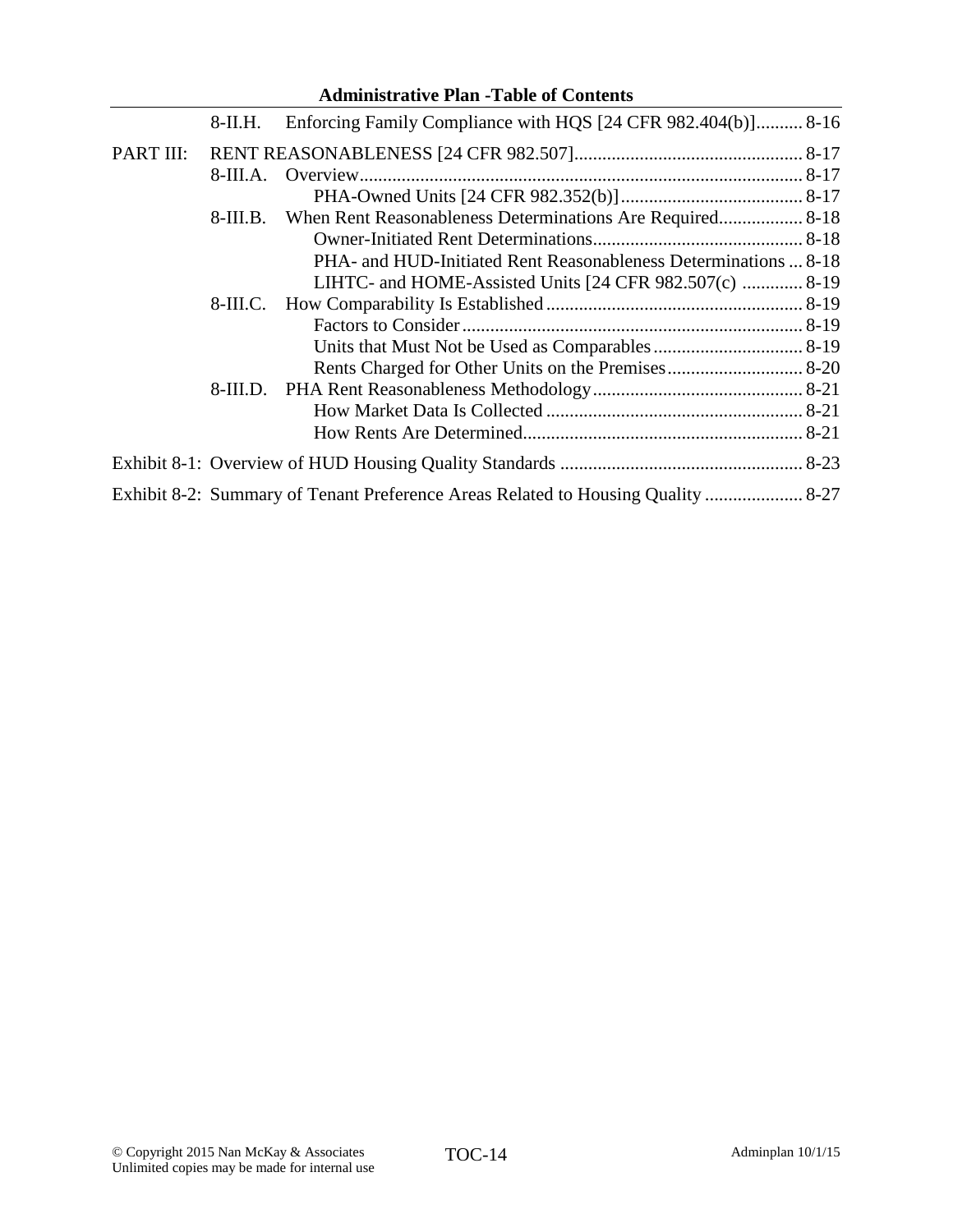### **Chapter 9 GENERAL LEASING POLICIES**

| $9-I.A.$ |                                                             |
|----------|-------------------------------------------------------------|
| $9-I.B.$ |                                                             |
| $9-I.C.$ |                                                             |
| $9-I.D.$ |                                                             |
|          |                                                             |
|          |                                                             |
|          |                                                             |
|          |                                                             |
|          | Housing Quality Standards (HQS) [24 CFR 982.305 and         |
|          |                                                             |
|          |                                                             |
|          | Rent Reasonableness [24 CFR 982.305 and 24 CFR 982.507] 9-7 |
|          |                                                             |
| $9-I.E.$ |                                                             |
|          | Lease Form and Tenancy Addendum [24 CFR 982.308] 9-8        |
|          |                                                             |
|          |                                                             |
|          |                                                             |
|          | Separate Non-Lease Agreements between Owner and Tenant 9-10 |
|          |                                                             |
| $9-I.F.$ |                                                             |
| $9-I.G.$ |                                                             |
| $9-I.H.$ |                                                             |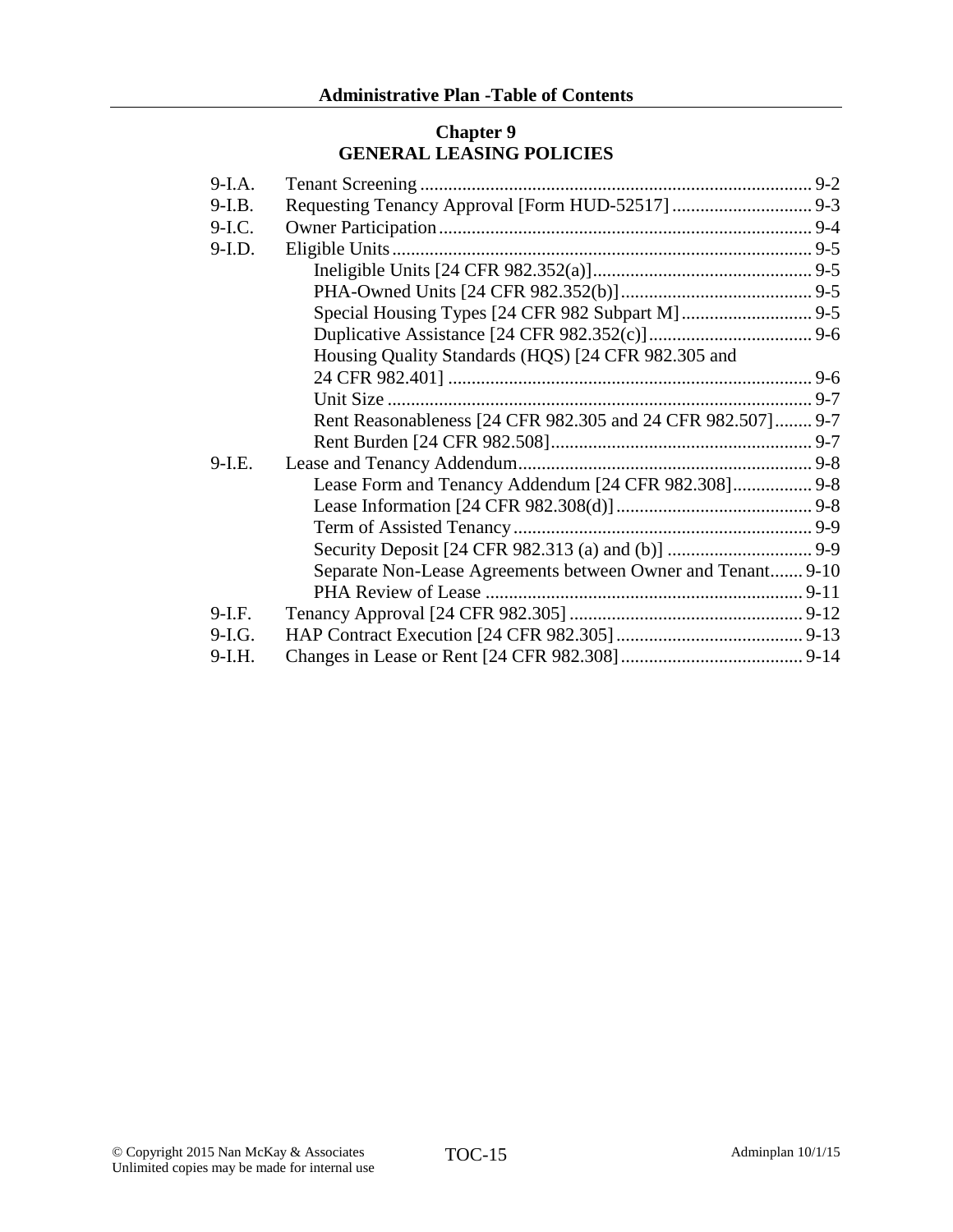|          |             | <b>Chapter 10</b><br>MOVING WITH CONTINUED ASSISTANCE AND PORTABILITY |  |
|----------|-------------|-----------------------------------------------------------------------|--|
| PART I:  |             |                                                                       |  |
|          | 10-I.A.     |                                                                       |  |
|          | $10-I.B.$   |                                                                       |  |
|          |             |                                                                       |  |
|          |             | Restrictions on Elective Moves [24 CFR 982.354(c)] 10-4               |  |
|          | $10-LC$ .   |                                                                       |  |
|          |             |                                                                       |  |
|          |             |                                                                       |  |
|          |             | Reexamination of Family Income and Composition 10-5                   |  |
|          |             |                                                                       |  |
|          |             | Housing Assistance Payments [24 CFR 982.311(d)]  10-6                 |  |
| PART II: |             |                                                                       |  |
|          | 10-II.A.    |                                                                       |  |
|          | $10$ -II.B. |                                                                       |  |
|          |             |                                                                       |  |
|          |             |                                                                       |  |
|          |             | Reexamination of Family Income and Composition  10-9                  |  |
|          |             |                                                                       |  |
|          |             |                                                                       |  |
|          |             |                                                                       |  |
|          |             | Preapproval Contact with the Receiving PHA  10-11                     |  |
|          |             |                                                                       |  |
|          |             | Sending Documentation to the Receiving PHA  10-12                     |  |
|          |             | Initial Billing Deadline [Notice PIH 2012-42,                         |  |
|          |             |                                                                       |  |
|          |             | Monthly Billing Payments [24 CFR 982.355(e),                          |  |
|          |             |                                                                       |  |
|          |             |                                                                       |  |
|          |             | Denial or Termination of Assistance [24 CFR 982.355(c)(17)] 10-14     |  |
|          |             |                                                                       |  |
|          |             | Responding to Initial PHA's Request [24 CFR 982.355(c)]  10-15        |  |
|          |             |                                                                       |  |
|          |             |                                                                       |  |
|          |             |                                                                       |  |
|          |             |                                                                       |  |
|          |             |                                                                       |  |
|          |             | Administering a Portable Family's Voucher  10-18                      |  |
|          |             |                                                                       |  |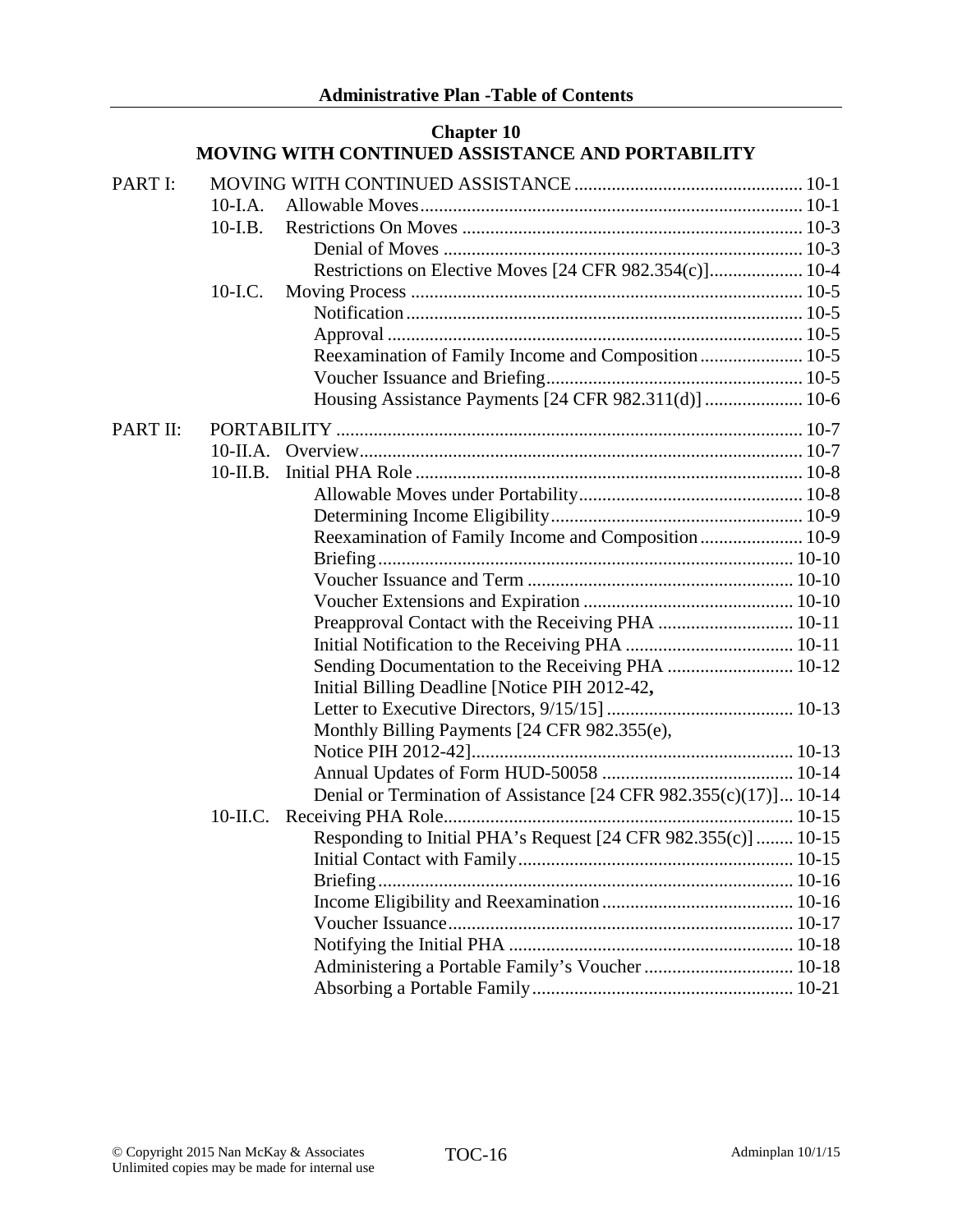# **Chapter 11 REEXAMINATIONS**

| PART I:                                                              |  |
|----------------------------------------------------------------------|--|
| $11-I.A.$                                                            |  |
| $11-LB$ .                                                            |  |
| Notification of and Participation in the Annual                      |  |
|                                                                      |  |
| $11-LC$ .                                                            |  |
| Determining Ongoing Eligibility of Certain Students<br>$11-LD$ .     |  |
|                                                                      |  |
| $11-L.E.$                                                            |  |
| PART II:                                                             |  |
|                                                                      |  |
|                                                                      |  |
| New Family Members Not Requiring PHA Approval  11-7                  |  |
| New Family and Household Members Requiring Approval  11-8            |  |
|                                                                      |  |
|                                                                      |  |
|                                                                      |  |
|                                                                      |  |
|                                                                      |  |
|                                                                      |  |
|                                                                      |  |
| RECALCULATING FAMILY SHARE AND SUBSIDY AMOUNT  11-13<br>PART III:    |  |
|                                                                      |  |
| 11-III.B. Changes In Payment Standards and Utility Allowances  11-13 |  |
|                                                                      |  |
|                                                                      |  |
|                                                                      |  |
| 11-III.C. Notification of New Family Share and HAP Amount 11-14      |  |
|                                                                      |  |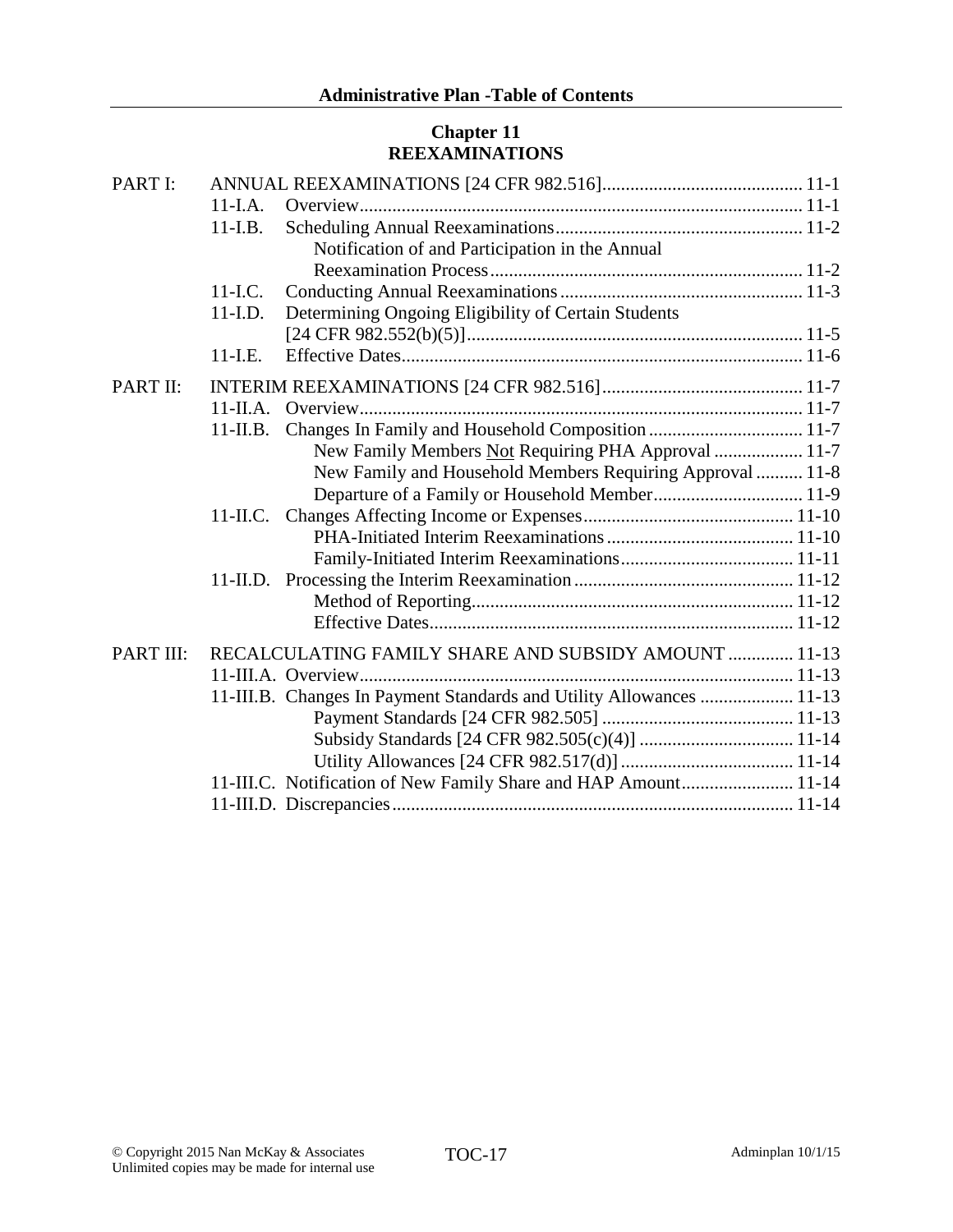# **Chapter 12 TERMINATION OF ASSISTANCE AND TENANCY**

| PART I:  |             |                                                                   |
|----------|-------------|-------------------------------------------------------------------|
|          | $12-I.A.$   |                                                                   |
|          | $12-I.B.$   | Family No Longer Requires Assistance [24 CFR 982.455]  12-1       |
|          | $12$ -I.C.  |                                                                   |
|          | $12$ -I.D.  |                                                                   |
|          |             | Eviction [24 CFR 982.552(b)(2), 24 CFR 5.2005(c)(1)] 12-2         |
|          |             |                                                                   |
|          |             | Failure to Document Citizenship [24 CFR 982.552(b)(4)             |
|          |             |                                                                   |
|          |             | Failure to Disclose and Document Social Security Numbers          |
|          |             |                                                                   |
|          |             | Methamphetamine Manufacture or Production                         |
|          |             |                                                                   |
|          |             | Failure of Students to Meet Ongoing Eligibility                   |
|          |             | Requirements [24 CFR 982.552(b)(5) and FR 4/10/06] 12-3           |
|          |             | Death of the Sole Family Member [24 CFR 982.311(d) and            |
|          |             |                                                                   |
|          | $12$ -I.E.  | Mandatory Policies and Other Authorized Terminations 12-4         |
|          |             | Mandatory Policies [24 CFR 982.553(b) and 982.551(l)] 12-4        |
|          |             | Other Authorized Reasons for Termination of Assistance            |
|          |             |                                                                   |
| PART II: |             |                                                                   |
|          |             |                                                                   |
|          | $12$ -II.B. |                                                                   |
|          | $12$ -II.C. |                                                                   |
|          |             |                                                                   |
|          |             |                                                                   |
|          |             |                                                                   |
|          |             |                                                                   |
|          |             | Consideration of Circumstances [24 CFR $982.552(c)(2)(i)$ ] 12-10 |
|          |             | Reasonable Accommodation [24 CFR 982.552(c)(2)(iv)]  12-11        |
|          | $12$ -II.E. | Terminations Related to Domestic Violence, Dating Violence,       |
|          |             |                                                                   |
|          |             |                                                                   |
|          |             | <b>Limitations on VAWA Protections</b>                            |
|          |             |                                                                   |
|          |             |                                                                   |
|          |             | Terminating the Assistance of a Domestic                          |
|          |             |                                                                   |
|          | 12-II.F.    |                                                                   |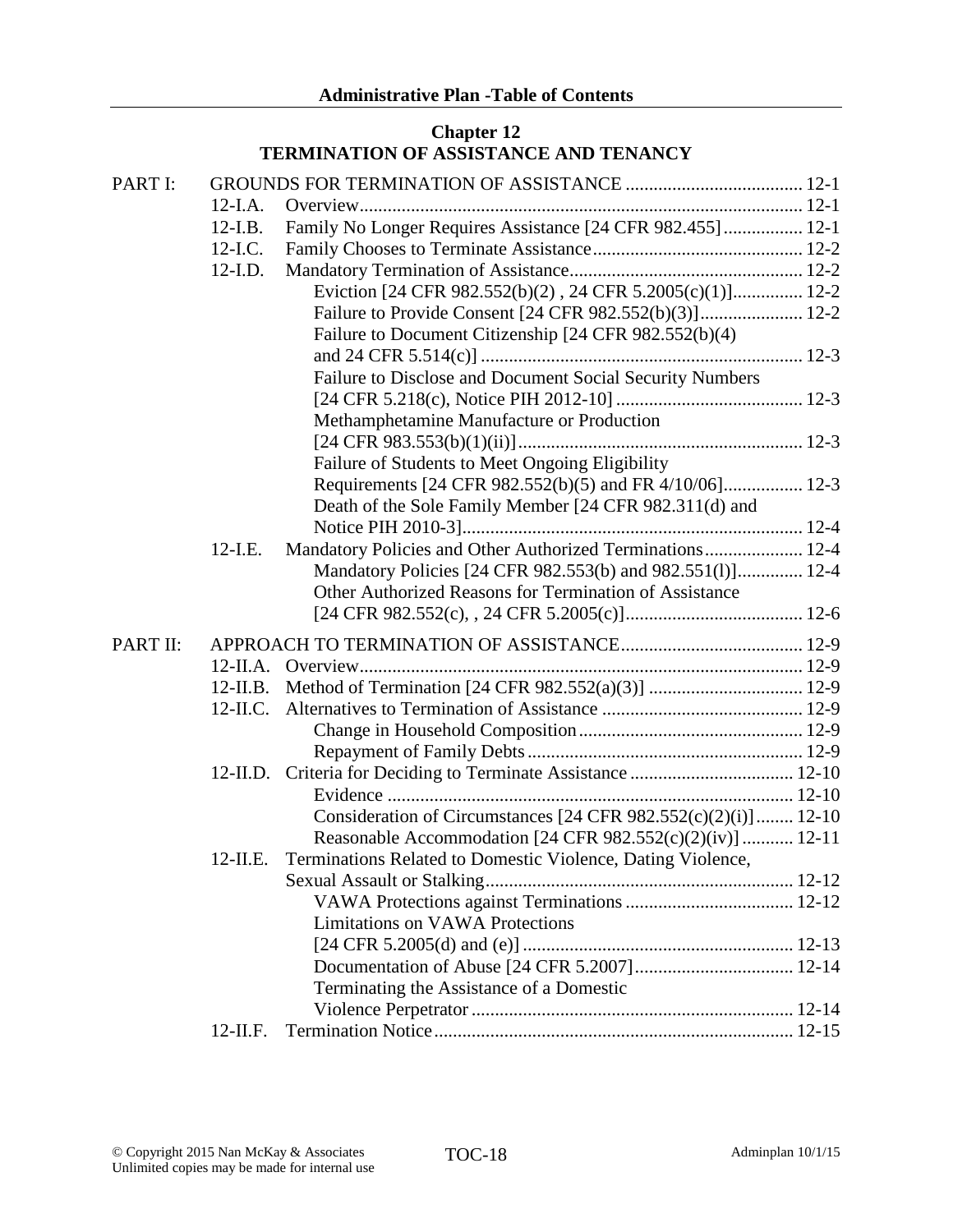| PART III: |                                                                           |  |
|-----------|---------------------------------------------------------------------------|--|
|           |                                                                           |  |
|           | 12-III.B. Grounds for Owner Termination of Tenancy                        |  |
|           | [24 CFR 982.310, 24 CFR 5.2005(c), and                                    |  |
|           |                                                                           |  |
|           |                                                                           |  |
|           |                                                                           |  |
|           |                                                                           |  |
|           |                                                                           |  |
|           | 12-III.C. Eviction [24 CFR 982.310(e) and (f) and Form HUD-52641-A,       |  |
|           |                                                                           |  |
|           | 12-III.D. Deciding Whether to Terminate Tenancy                           |  |
|           |                                                                           |  |
|           | 12-III.E. Effect of Tenancy Termination on the Family's Assistance  12-20 |  |
|           |                                                                           |  |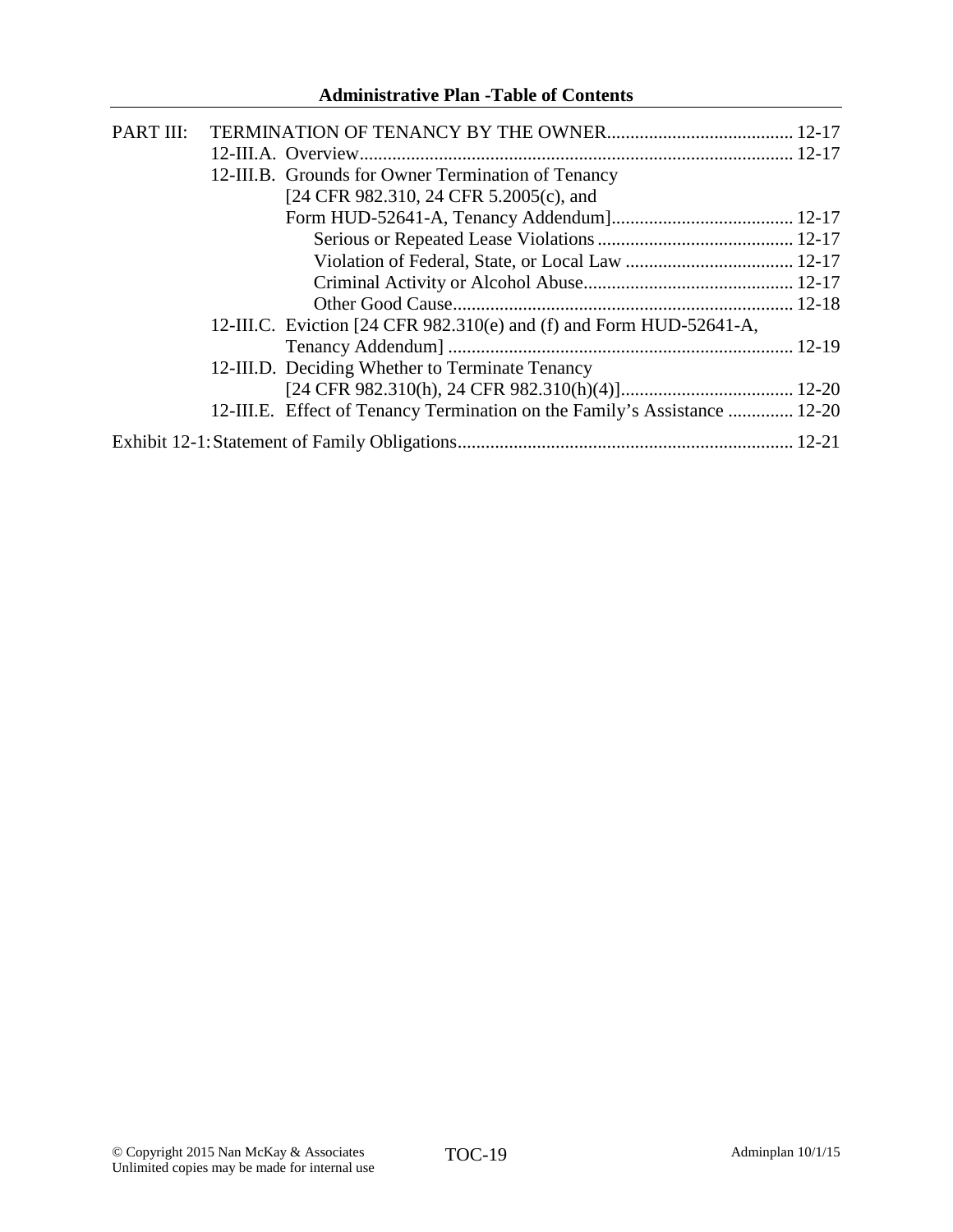# **Chapter 13 OWNERS**

| PART I:  |             |                                                                   |
|----------|-------------|-------------------------------------------------------------------|
|          | 13-I.A.     | Owner Recruitment and Retention [HCV GB, pp. 2-4 to 2-6] 13-3     |
|          |             |                                                                   |
|          |             |                                                                   |
|          | $13-LB$ .   |                                                                   |
|          | $13$ -I.C.  |                                                                   |
|          | $13$ -I.D.  |                                                                   |
|          |             | Owners Barred from Participation [24 CFR 982.306(a) and (b)] 13-8 |
|          |             | Leasing to Relatives [24 CFR 982.306(d), HCV GB p. 11-2]  13-8    |
|          |             | Conflict of Interest [24 CFR 982.161; HCV GB p. 8-19]  13-8       |
|          |             | Owner Actions That May Result in Disapproval of a                 |
|          |             |                                                                   |
|          |             |                                                                   |
|          | $13$ -I.E.  | Non-Discrimination [HAP Contract - Form HUD-52641] 13-11          |
| PART II: |             |                                                                   |
|          |             |                                                                   |
|          | $13$ -II.B. |                                                                   |
|          |             |                                                                   |
|          |             |                                                                   |
|          |             |                                                                   |
|          |             |                                                                   |
|          |             | Termination of HAP Payments [24 CFR 982.311(b)] 13-17             |
|          | $13$ -II.D. |                                                                   |
|          | $13$ -II.E. |                                                                   |
|          |             |                                                                   |
|          | $13$ -II.F. | Change In Ownership / Assignment of the HAP Contract              |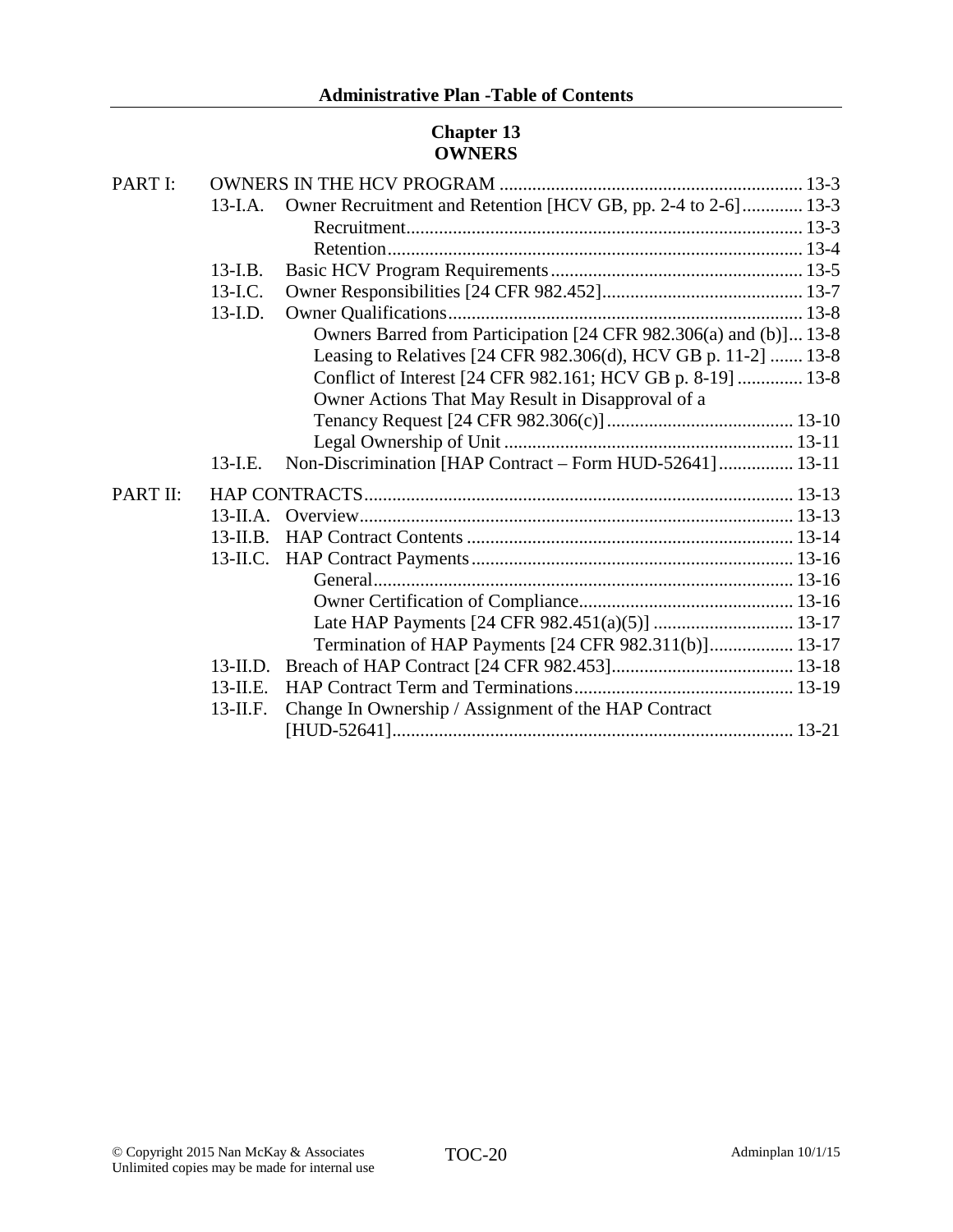# **Chapter 14 PROGRAM INTEGRITY**

| PART I:  | PREVENTING, DETECTING, AND INVESTIGATING ERRORS AND |                                                                 |  |  |
|----------|-----------------------------------------------------|-----------------------------------------------------------------|--|--|
|          |                                                     |                                                                 |  |  |
|          | 14-I.A.                                             |                                                                 |  |  |
|          | $14-I.B.$                                           |                                                                 |  |  |
|          |                                                     |                                                                 |  |  |
|          |                                                     |                                                                 |  |  |
|          |                                                     | Individual Reporting of Possible Errors and Program Abuse  14-4 |  |  |
|          | 14-I.C.                                             |                                                                 |  |  |
|          |                                                     |                                                                 |  |  |
|          |                                                     | Consent to Release of Information [24 CFR 982.516]  14-5        |  |  |
|          |                                                     |                                                                 |  |  |
|          |                                                     |                                                                 |  |  |
|          |                                                     |                                                                 |  |  |
| PART II: |                                                     |                                                                 |  |  |
|          |                                                     |                                                                 |  |  |
|          |                                                     |                                                                 |  |  |
|          |                                                     |                                                                 |  |  |
|          |                                                     |                                                                 |  |  |
|          |                                                     | Family Reimbursement to PHA [HCV GB pp. 22-12 to 22-13]  14-8   |  |  |
|          |                                                     | PHA Reimbursement to Family [HCV GB p. 22-12] 14-8              |  |  |
|          |                                                     |                                                                 |  |  |
|          |                                                     |                                                                 |  |  |
|          |                                                     |                                                                 |  |  |
|          |                                                     |                                                                 |  |  |
|          |                                                     |                                                                 |  |  |
|          |                                                     |                                                                 |  |  |
|          |                                                     |                                                                 |  |  |
|          |                                                     |                                                                 |  |  |
|          |                                                     |                                                                 |  |  |
|          |                                                     |                                                                 |  |  |
|          | $14$ -II E                                          |                                                                 |  |  |
|          | $14$ -II.F.                                         |                                                                 |  |  |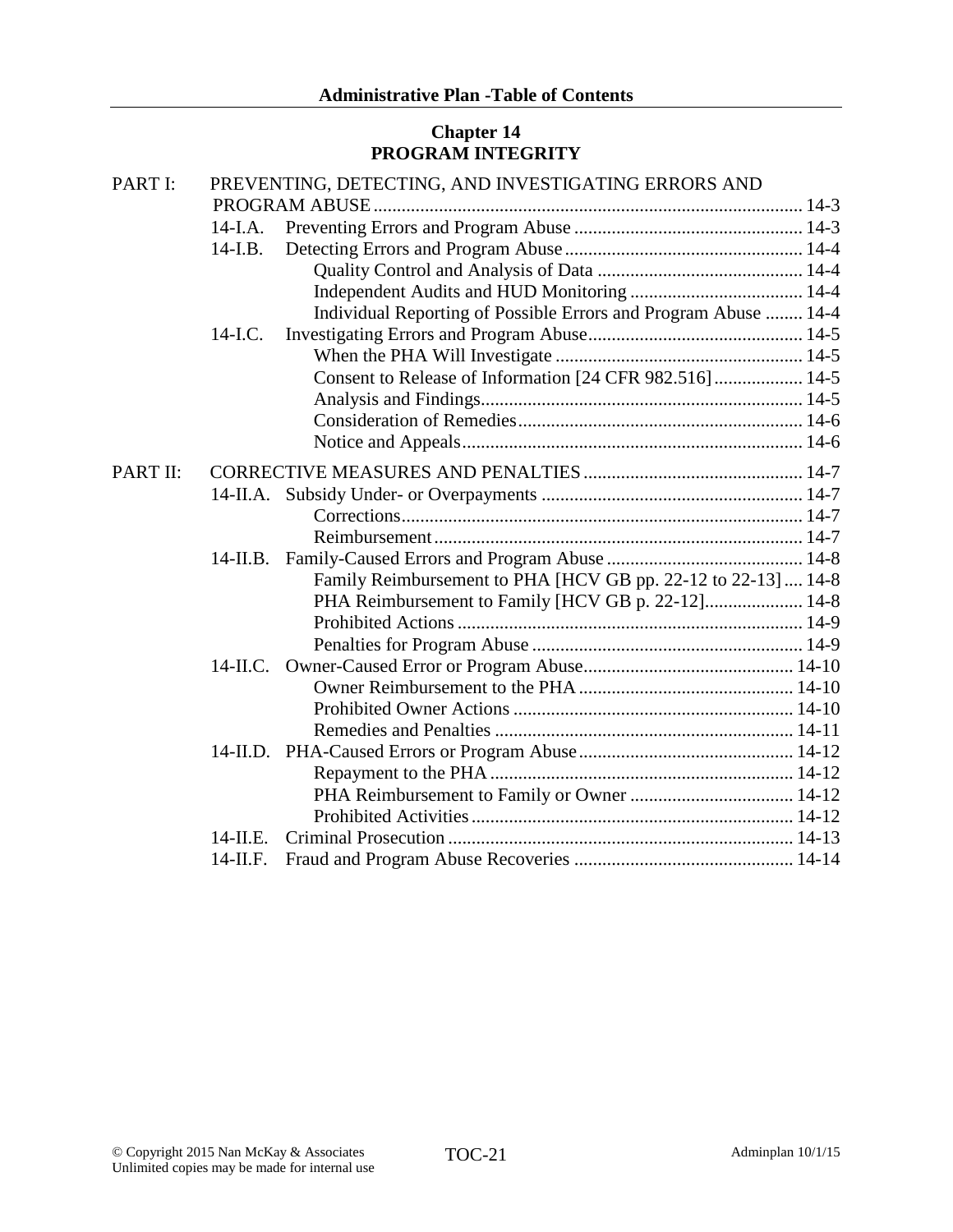### **Chapter 15 SPECIAL HOUSING TYPES** [24 CFR 982 Subpart M]

| PART I:   | SINGLE ROOM OCCUPANCY [24 CFR 982.602 through 982.605] 15-3<br>$15$ -I.A.                                                           |
|-----------|-------------------------------------------------------------------------------------------------------------------------------------|
|           | Payment Standard, Utility Allowance, and HAP Calculation  15-3<br>$15-LB$ .<br>$15$ -I.C.                                           |
| PART II:  | CONGREGATE HOUSING [24 CFR 982.606 through 982.609] 15-5<br>15-II.B. Payment Standard, Utility Allowance, and HAP Calculation  15-6 |
|           |                                                                                                                                     |
| PART III: | GROUP HOME [24 CFR 982.610 through 982.614 and HCV GB p. 7-4]  15-7                                                                 |
|           | 15-III.B. Payment Standard, Utility Allowance, and HAP Calculation  15-7                                                            |
| PART IV:  | 15-IV.B. Payment Standard, Utility Allowance and HAP Calculation  15-9                                                              |
| PART V:   | 15-V.B. Payment Standard, Utility Allowance and HAP Calculation  15-11                                                              |
| PART VI:  | MANUFACTURED HOMES [24 CFR 982.620 through 982.624]  15-13<br>15-VI.B. Special Policies for Manufactured Home Owners                |
|           | 15-VI.C. Payment Standard, Utility Allowance and HAP Calculation  15-14                                                             |
|           |                                                                                                                                     |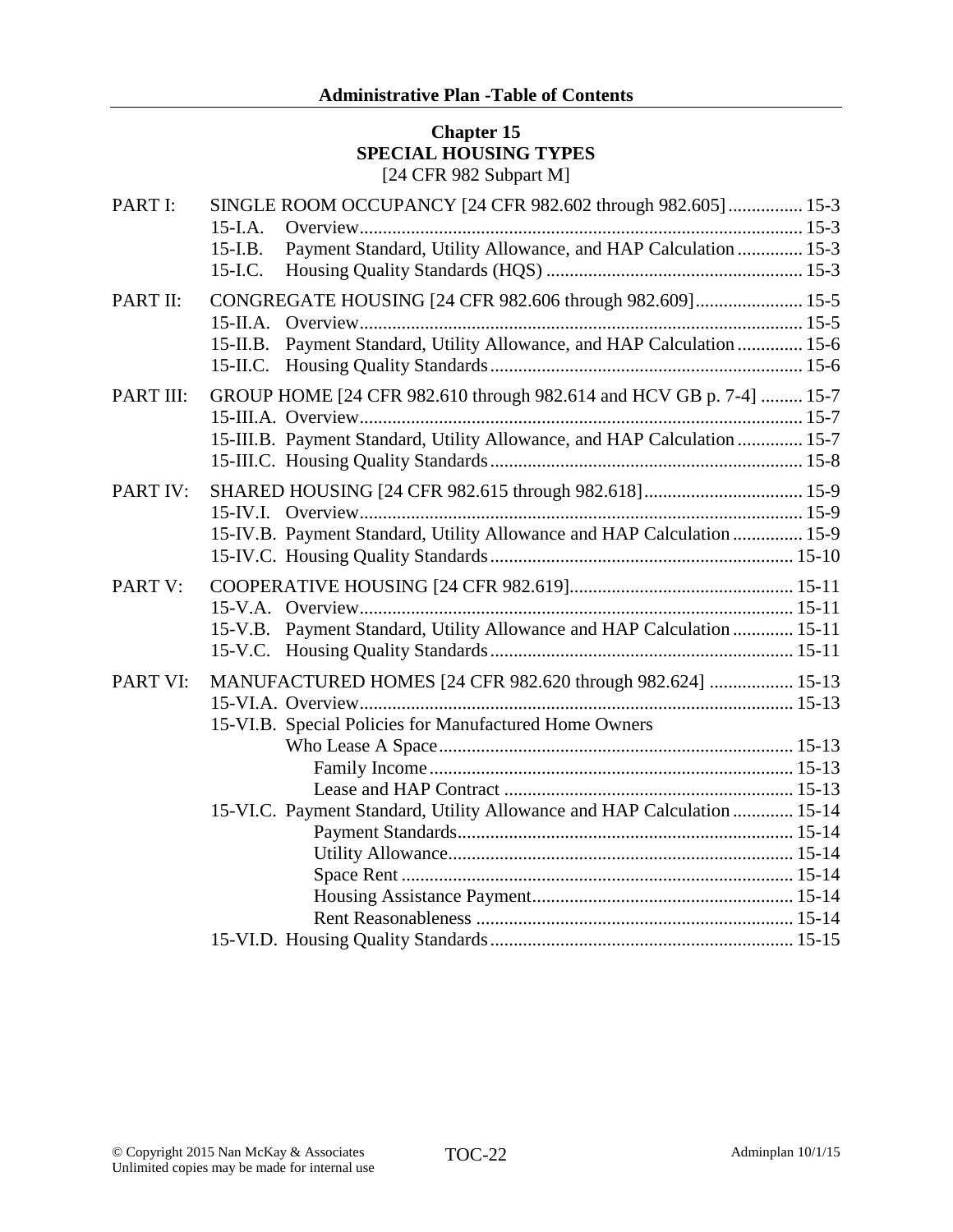| PART VII: HOMEOWNERSHIP [24 CFR 982.625 through 982.643] 15-17        |  |
|-----------------------------------------------------------------------|--|
|                                                                       |  |
|                                                                       |  |
|                                                                       |  |
|                                                                       |  |
| 15-VII.E. Additional PHA Requirements for Search and Purchase         |  |
|                                                                       |  |
| 15-VII.F. Homeownership Counseling [24 CFR 982.630]  15-21            |  |
| 15-VII.G. Home Inspections, Contract of Sale, and PHA Disapproval of  |  |
|                                                                       |  |
|                                                                       |  |
|                                                                       |  |
|                                                                       |  |
|                                                                       |  |
| 15-VII.I. Continued Assistance Requirements; Family Obligations       |  |
|                                                                       |  |
| 15-VII.J. Maximum Term of Homeowner Assistance [24 CFR 982.634] 15-24 |  |
| 15-VII.K. Homeownership Assistance Payments and Homeownership         |  |
|                                                                       |  |
| 15-VII.L. Portability [24 CFR 982.636, 982.637, 982.353(b) and (c),   |  |
|                                                                       |  |
| 15-VII.M. Moving with Continued Assistance [24 CFR 982.637] 15-27     |  |
| 15-VII.N. Denial or Termination of Assistance [24 CFR 982.638] 15-28  |  |
|                                                                       |  |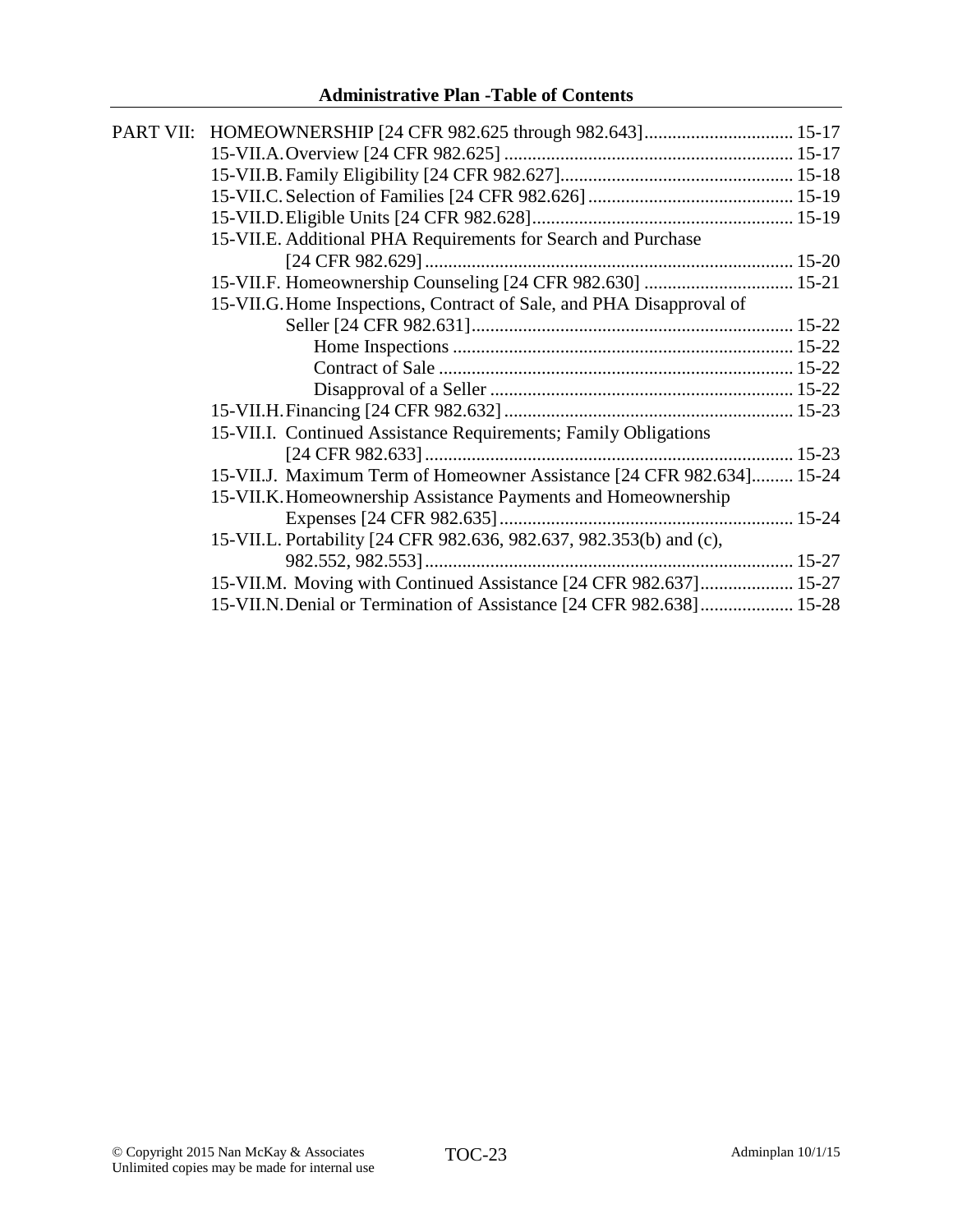# **Chapter 16 PROGRAM ADMINISTRATION**

| PART I:   |                                                                      |  |
|-----------|----------------------------------------------------------------------|--|
| PART II:  | SETTING PROGRAM STANDARDS AND SCHEDULES  16-5                        |  |
|           | 16-II.B. Payment Standards [24 CFR 982.503; HCV GB, Chapter 7] 16-5  |  |
|           |                                                                      |  |
|           |                                                                      |  |
|           | Unit-by-Unit Exceptions [24 CFR 982.503(c)(2)(ii),                   |  |
|           |                                                                      |  |
|           | "Success Rate" Payment Standard Amounts                              |  |
|           |                                                                      |  |
|           | Decreases in the Payment Standard below                              |  |
|           |                                                                      |  |
|           |                                                                      |  |
|           |                                                                      |  |
|           |                                                                      |  |
|           |                                                                      |  |
| PART III: |                                                                      |  |
|           |                                                                      |  |
|           |                                                                      |  |
|           |                                                                      |  |
|           |                                                                      |  |
|           |                                                                      |  |
|           | Informal Review Procedures [24 CFR 982.554(b)]  16-12                |  |
|           | Informal Review Decision [24 CFR 982.554(b)] 16-13                   |  |
|           | 16-III.C. Informal Hearings for Participants [24 CFR 982.555]  16-14 |  |
|           |                                                                      |  |
|           |                                                                      |  |
|           | 16-III.D. Hearing and Appeal Provisions for Noncitizens              |  |
|           |                                                                      |  |
|           | Notice of Denial or Termination of Assistance                        |  |
|           |                                                                      |  |
|           |                                                                      |  |
|           | <b>Informal Hearing Procedures for Applicants</b>                    |  |
|           |                                                                      |  |
|           | <b>Informal Hearing Procedures for Residents</b>                     |  |
|           |                                                                      |  |
|           |                                                                      |  |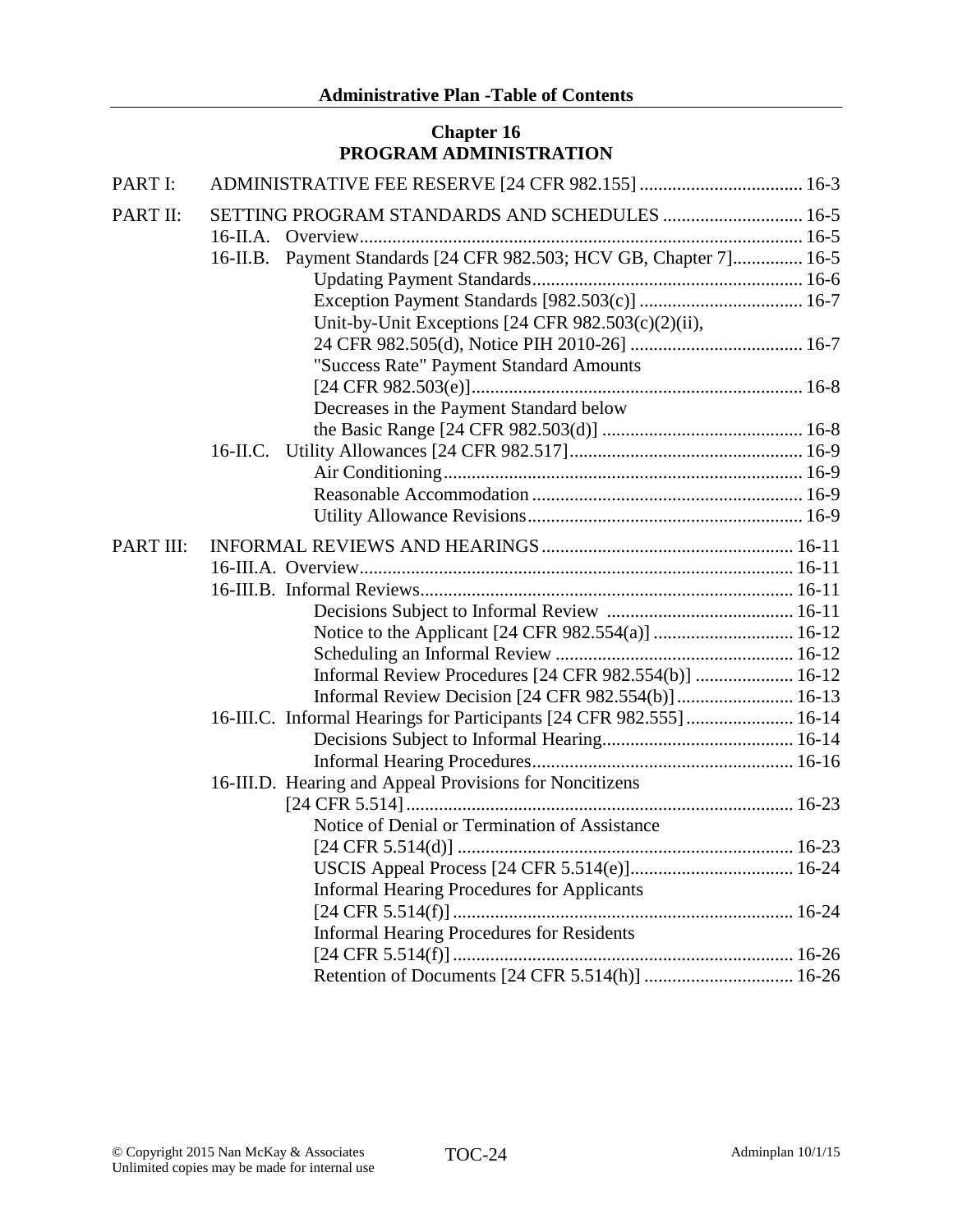| PART IV:         |                                                                         |  |
|------------------|-------------------------------------------------------------------------|--|
|                  |                                                                         |  |
|                  |                                                                         |  |
|                  |                                                                         |  |
|                  |                                                                         |  |
|                  |                                                                         |  |
|                  | General Repayment Agreement Guidelines for Families 16-28               |  |
|                  | Repayment Agreements Involving Improper Payments 16-30                  |  |
| PART V:          | SECTION 8 MANAGEMENT ASSESSMENT PROGRAM (SEMAP)  16-31                  |  |
|                  |                                                                         |  |
|                  |                                                                         |  |
|                  |                                                                         |  |
|                  | 16-V.C. SEMAP Indicators [24 CFR 985.3 and form HUD-52648]  16-33       |  |
|                  |                                                                         |  |
| <b>PART VI:</b>  |                                                                         |  |
|                  |                                                                         |  |
|                  |                                                                         |  |
|                  |                                                                         |  |
|                  | Privacy Act Requirements [24 CFR 5.212 and Form-9886]  16-38            |  |
|                  | Upfront Income Verification (UIV) Records  16-38                        |  |
|                  |                                                                         |  |
|                  |                                                                         |  |
|                  | Documentation of Domestic Violence,                                     |  |
|                  | Dating Violence, Sexual Assault, or Stalking  16-39                     |  |
| <b>PART VII:</b> | REPORTING AND RECORD KEEPING FOR CHILDREN WITH                          |  |
|                  | ENVIRONMENTAL INTERVENTION BLOOD LEAD LEVEL 16-41                       |  |
|                  |                                                                         |  |
|                  |                                                                         |  |
|                  | 16-VII.C. Data Collection and Record Keeping [24 CFR 35.1225(f)]  16-41 |  |
|                  |                                                                         |  |
|                  |                                                                         |  |
|                  |                                                                         |  |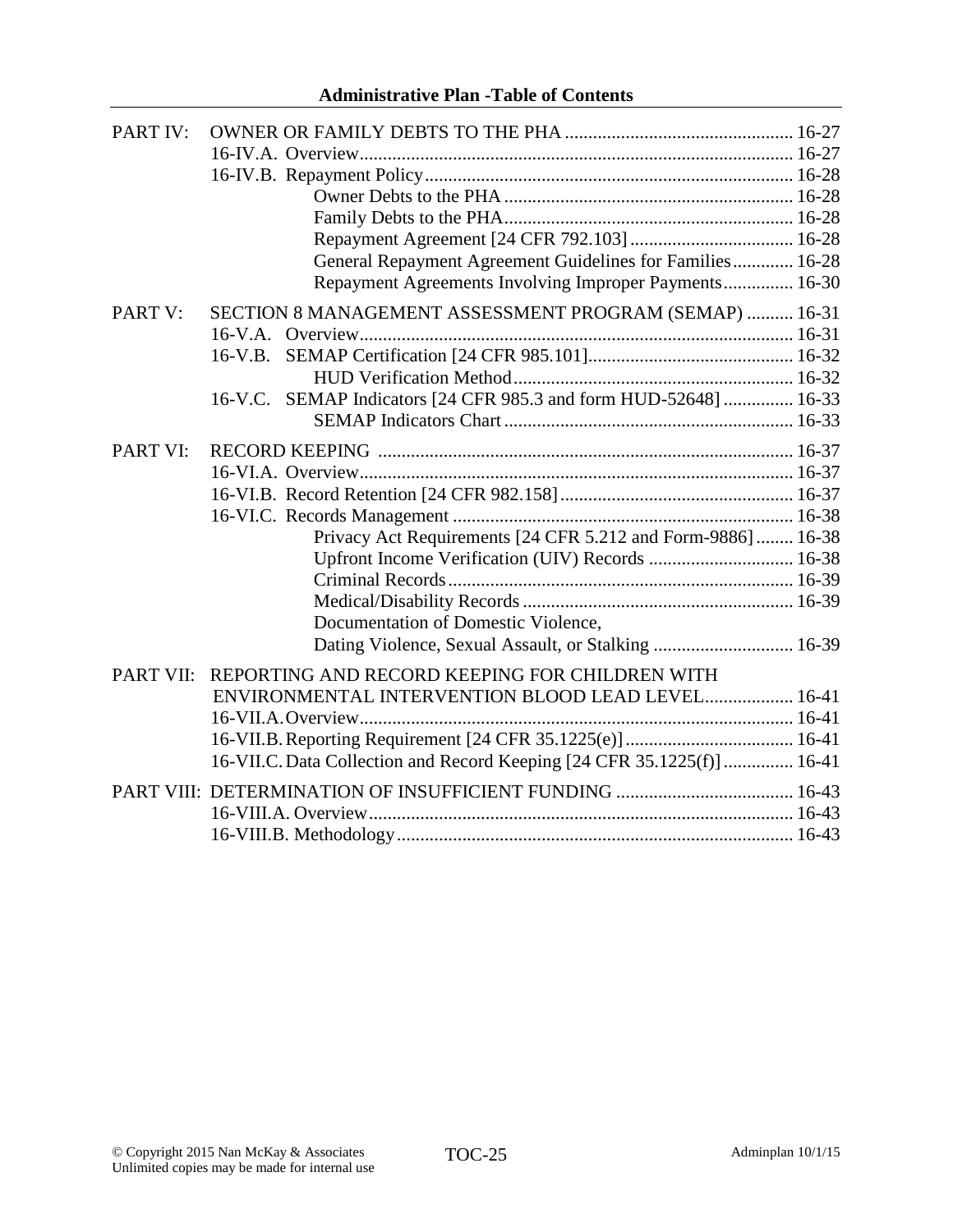| PART IX: | VIOLENCE AGAINST WOMEN ACT (VAWA): NOTIFICATION,                             |  |
|----------|------------------------------------------------------------------------------|--|
|          |                                                                              |  |
|          |                                                                              |  |
|          |                                                                              |  |
|          |                                                                              |  |
|          |                                                                              |  |
|          | Notification to Program Applicants and Participants                          |  |
|          |                                                                              |  |
|          | Notification to Owners and Managers                                          |  |
|          |                                                                              |  |
|          |                                                                              |  |
|          |                                                                              |  |
|          | Discretion to Require No Formal Documentation                                |  |
|          |                                                                              |  |
|          |                                                                              |  |
|          | Exhibit 16-1: Sample Notice to Housing Choice Voucher Applicants and Tenants |  |
|          |                                                                              |  |
|          | Exhibit 16-2: Sample Notice to Housing Choice Voucher Owners and Managers    |  |
|          |                                                                              |  |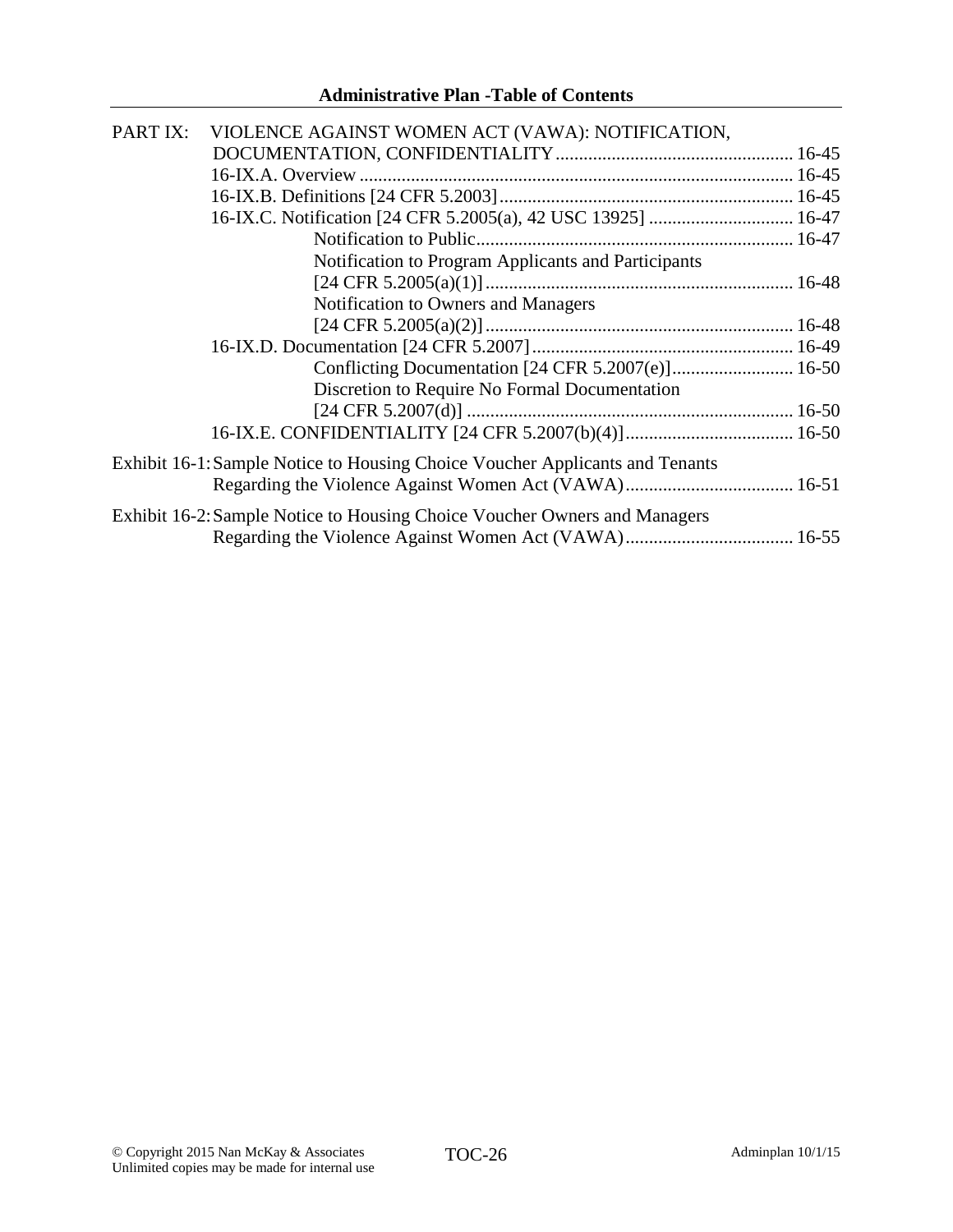# **Chapter 17 PROJECT-BASED VOUCHERS**

| PART I:         |             |                                                             |
|-----------------|-------------|-------------------------------------------------------------|
|                 | $17-I.A.$   |                                                             |
|                 | $17-I.B.$   | Tenant-Based vs. Project-Based Voucher Assistance           |
|                 |             |                                                             |
|                 | $17 - I.C.$ |                                                             |
|                 | $17$ -I.D.  |                                                             |
| <b>PART II:</b> |             |                                                             |
|                 | $17$ -II.A. |                                                             |
|                 | $17$ -II.B. | Owner Proposal Selection Procedures [24 CFR 983.51(b)] 17-5 |
|                 |             | Solicitation and Selection of PBV Proposals                 |
|                 |             |                                                             |
|                 |             | PHA-Owned Units [24 CFR 983.51(e), 983.59,                  |
|                 |             |                                                             |
|                 |             | PHA Notice of Owner Selection [24 CFR 983.51(d)] 17-10      |
|                 | $17$ -II.C. |                                                             |
|                 |             |                                                             |
|                 |             |                                                             |
|                 |             |                                                             |
|                 | $17$ -II.E. | <b>Subsidy Layering Requirements</b>                        |
|                 |             | [24 CFR 983.55, FR Notice 11/24/08, FR Notice 7/9/10,       |
|                 |             |                                                             |
|                 | $17$ -II.F. |                                                             |
|                 |             | 25 Percent per Project Cap                                  |
|                 |             |                                                             |
|                 |             | Exceptions to 25 Percent per Project Cap                    |
|                 |             |                                                             |
|                 |             | Promoting Partially-Assisted Buildings                      |
|                 |             |                                                             |
|                 | $17$ -II.G. |                                                             |
|                 |             | Compliance with PBV Goals, Civil Rights Requirements,       |
|                 |             |                                                             |
|                 |             | Existing and Rehabilitated Housing Site and Neighborhood    |
|                 |             |                                                             |
|                 |             | New Construction Site and Neighborhood Standards            |
|                 |             |                                                             |
|                 |             |                                                             |
|                 |             |                                                             |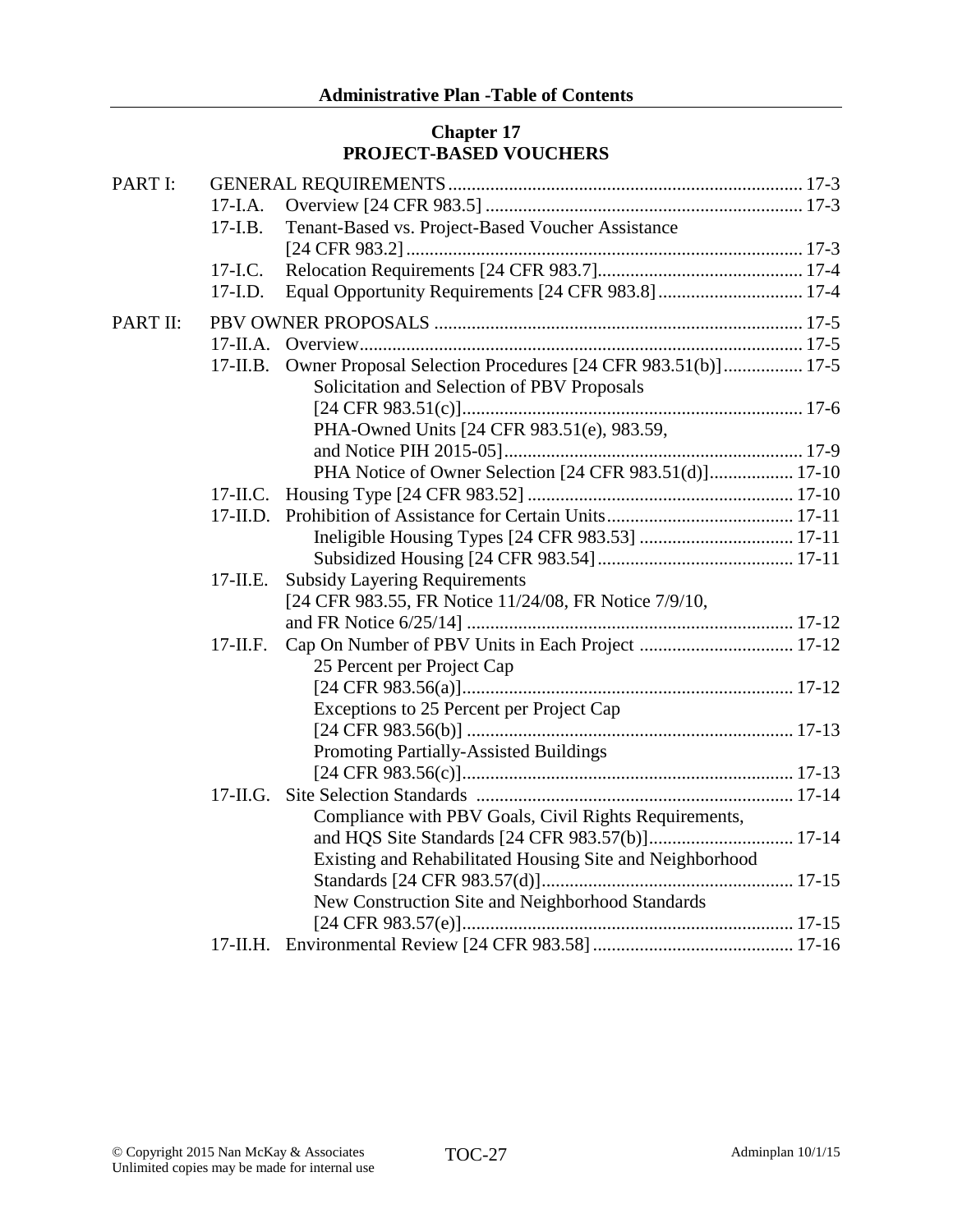| PART III: |                                                                          |  |
|-----------|--------------------------------------------------------------------------|--|
|           |                                                                          |  |
|           |                                                                          |  |
|           |                                                                          |  |
|           | 17-III.C. Housing Accessibility for Persons with Disabilities  17-17     |  |
|           |                                                                          |  |
|           |                                                                          |  |
|           | Pre-HAP Contract Inspections [24 CFR 983.103(b)] 17-18                   |  |
|           |                                                                          |  |
|           | Annual/Biennial Inspections [24 CFR 983.103(d),                          |  |
|           |                                                                          |  |
|           |                                                                          |  |
|           | Inspecting PHA-Owned Units [24 CFR 983.103(f)] 17-19                     |  |
| PART IV:  | REHABILITATED AND NEWLY CONSTRUCTED UNITS 17-21                          |  |
|           |                                                                          |  |
|           |                                                                          |  |
|           | Content of the Agreement [24 CFR 983.152(d)] 17-21                       |  |
|           | <b>Execution of the Agreement</b>                                        |  |
|           |                                                                          |  |
|           |                                                                          |  |
|           |                                                                          |  |
|           |                                                                          |  |
|           |                                                                          |  |
|           |                                                                          |  |
|           | Evidence of Completion [24 CFR 983.155(b)]  17-24                        |  |
|           | PHA Acceptance of Completed Units [24 CFR 983.156] 17-24                 |  |
| PART V:   | HOUSING ASSISTANCE PAYMENTS CONTRACT (HAP)  17-25                        |  |
|           |                                                                          |  |
|           |                                                                          |  |
|           |                                                                          |  |
|           | Execution of the HAP Contract [24 CFR 983.204] 17-26                     |  |
|           |                                                                          |  |
|           | <b>Statutory Notice Requirements: Contract Termination</b>               |  |
|           |                                                                          |  |
|           | Remedies for HQS Violations [24 CFR 983.208(b)]  17-28                   |  |
|           |                                                                          |  |
|           | Substitution of Contract Units [24 CFR 983.207(a)] 17-29                 |  |
|           | Addition of Contract Units [24 CFR 983.207(b)]  17-29                    |  |
|           | 17-V.D. HAP Contract Year, Anniversary and Expiration Dates              |  |
|           |                                                                          |  |
|           | Owner Responsibilities Under the HAP [24 CFR 983.210] 17-30<br>$17-V.E.$ |  |
|           | $17-V.F.$                                                                |  |
|           | Housing Quality and Design Requirements                                  |  |
|           |                                                                          |  |
|           |                                                                          |  |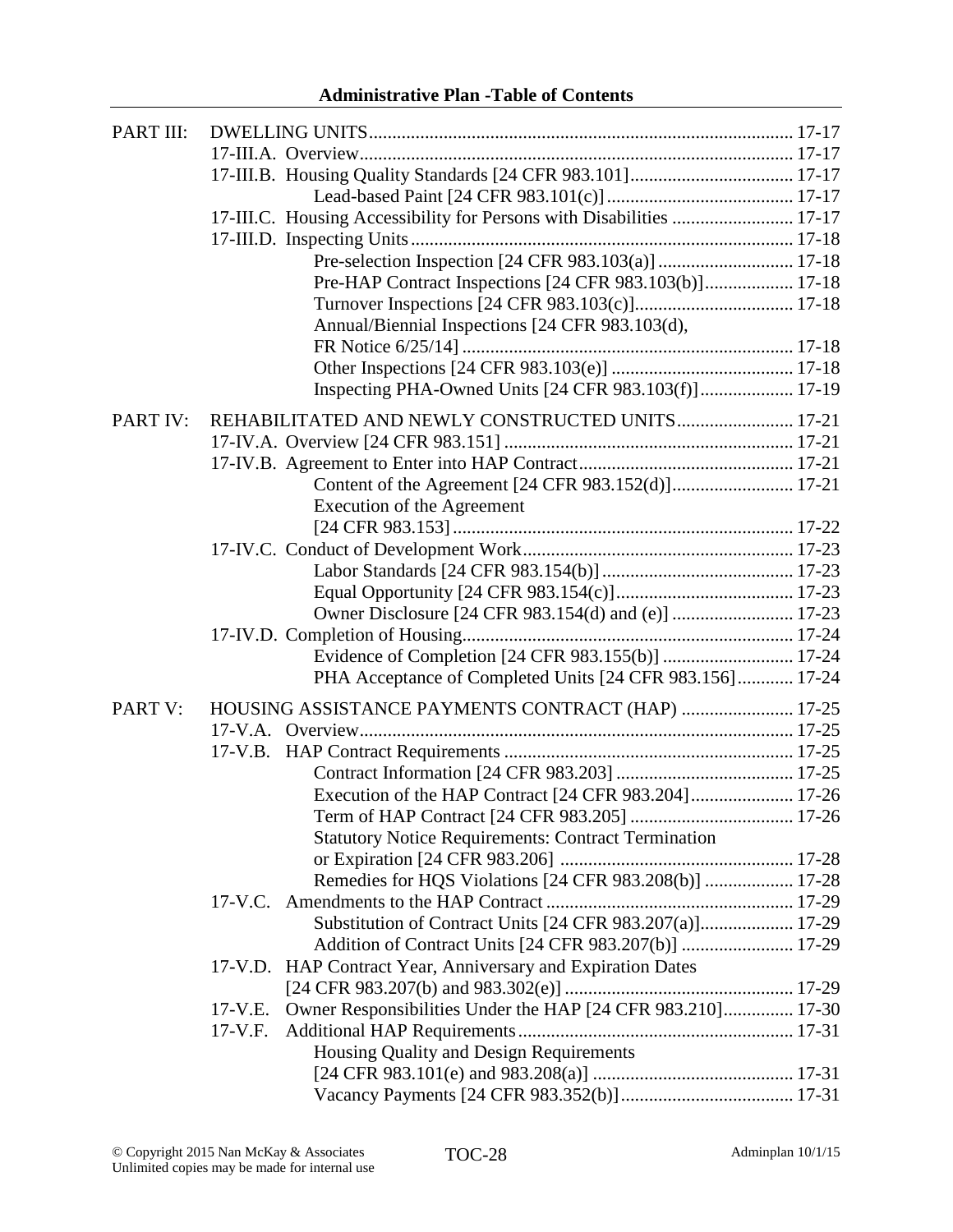| PART VI:  |                                                                            |  |
|-----------|----------------------------------------------------------------------------|--|
|           |                                                                            |  |
|           | 17-VI.B. Eligibility for PBV Assistance [24 CFR 983.251(a) and (b)]  17-33 |  |
|           |                                                                            |  |
|           | 17-VI.C. Organization of the Waiting List                                  |  |
|           |                                                                            |  |
|           | 17-VI.D. Selection From the Waiting List                                   |  |
|           |                                                                            |  |
|           |                                                                            |  |
|           | Units with Accessibility Features [24 CFR 983.251(c)(7)] 17-35             |  |
|           | Preferences [24 CFR 983.251(d), FR Notice 11/24/08] 17-36                  |  |
|           |                                                                            |  |
|           |                                                                            |  |
|           | Disapproval by Landlord [24 CFR 983.251(e)(2)] 17-37                       |  |
|           |                                                                            |  |
|           |                                                                            |  |
|           |                                                                            |  |
|           |                                                                            |  |
|           | Reduction in HAP Contract Units Due to Vacancies                           |  |
|           |                                                                            |  |
|           |                                                                            |  |
|           |                                                                            |  |
|           |                                                                            |  |
| PART VII: |                                                                            |  |
|           |                                                                            |  |
|           |                                                                            |  |
|           |                                                                            |  |
|           |                                                                            |  |
|           |                                                                            |  |
|           |                                                                            |  |
|           | Initial Term and Lease Renewal [24 CFR 983.256(f)] 17-42                   |  |
|           |                                                                            |  |
|           | Owner Termination of Tenancy [24 CFR 983.257]  17-43                       |  |
|           | <b>Continuation of Housing Assistance Payments</b>                         |  |
|           |                                                                            |  |
|           |                                                                            |  |
|           |                                                                            |  |
|           | Overcrowded, Under-Occupied, and Accessible Units                          |  |
|           |                                                                            |  |
|           |                                                                            |  |
|           | 17-VII.D. Exceptions to the Occupancy Cap [24 CFR 983.262] 17-47           |  |